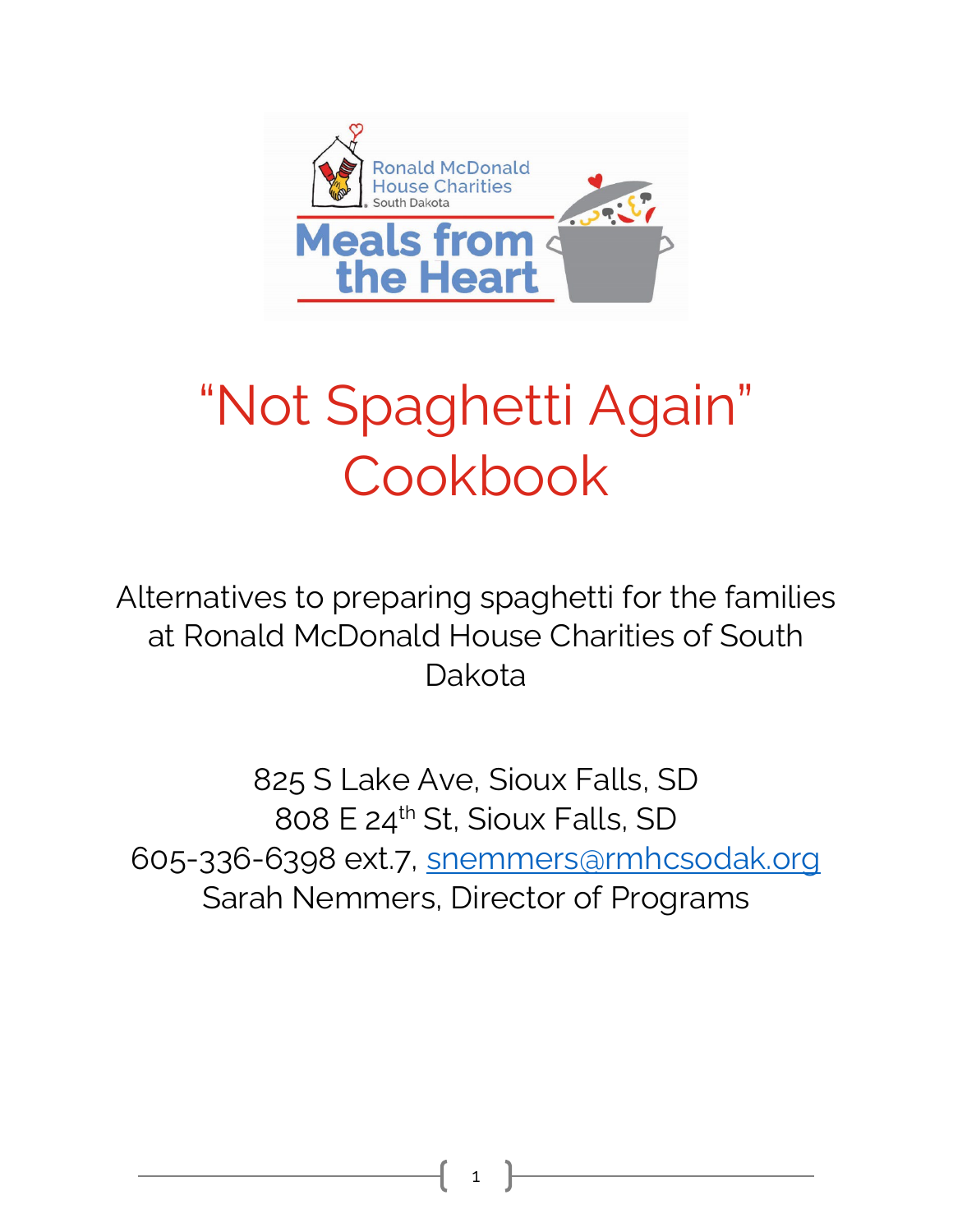## Group Meal Highlights

Thank you for your interest in helping the families staying at the Ronald McDonald Houses of South Dakota. Providing meals for our families is an integral part of making the House a home away from home for those staying here. We appreciate your understanding and respect for the challenging circumstances our families face when their children are in the hospital.

We plan to have dinner ready for the families around 5:30pm. Many of our volunteers arrive between 3pm and 4;30pm, but you are welcome to come whenever you need to.

Freezer meals are an option for the meal if you would like to prepare everything at home or at another location. Pans of food can be delivered to the staff to be prepared that night or at a later date.

Please understand that our families are in and out of the house all day long. You may not see many of our guests while you are here but know that the food will be eaten and enjoyed!

Spaghetti and tacos are the most commonly served dinners at the Houses. We ask that you consider serving some variety as you plan your group's meal. We have provided some recipe ideas for inspiration!

Our families look forward to enjoying complete meals. Whether in the form of a meat, vegetable, and side dish, casserole, or hearty stew, we ask that you consider making a well-rounded meal.

We ask that you leave the kitchen in the condition you found it. Please wipe down counters, place used dishes in the dishwasher, and take out the trash if it is full.

If you are unable to meet your commitment, we ask that you provide us with as much notice as possible so we can make other arrangements for our families. Takeout or delivery is an option if you find yourself in a pinch! Our families love to eat pizza, subs, and Chinese, too!

Thank you for helping to provide a healthy, comforting, home-cooked meal for our families. We hope to see you again soon!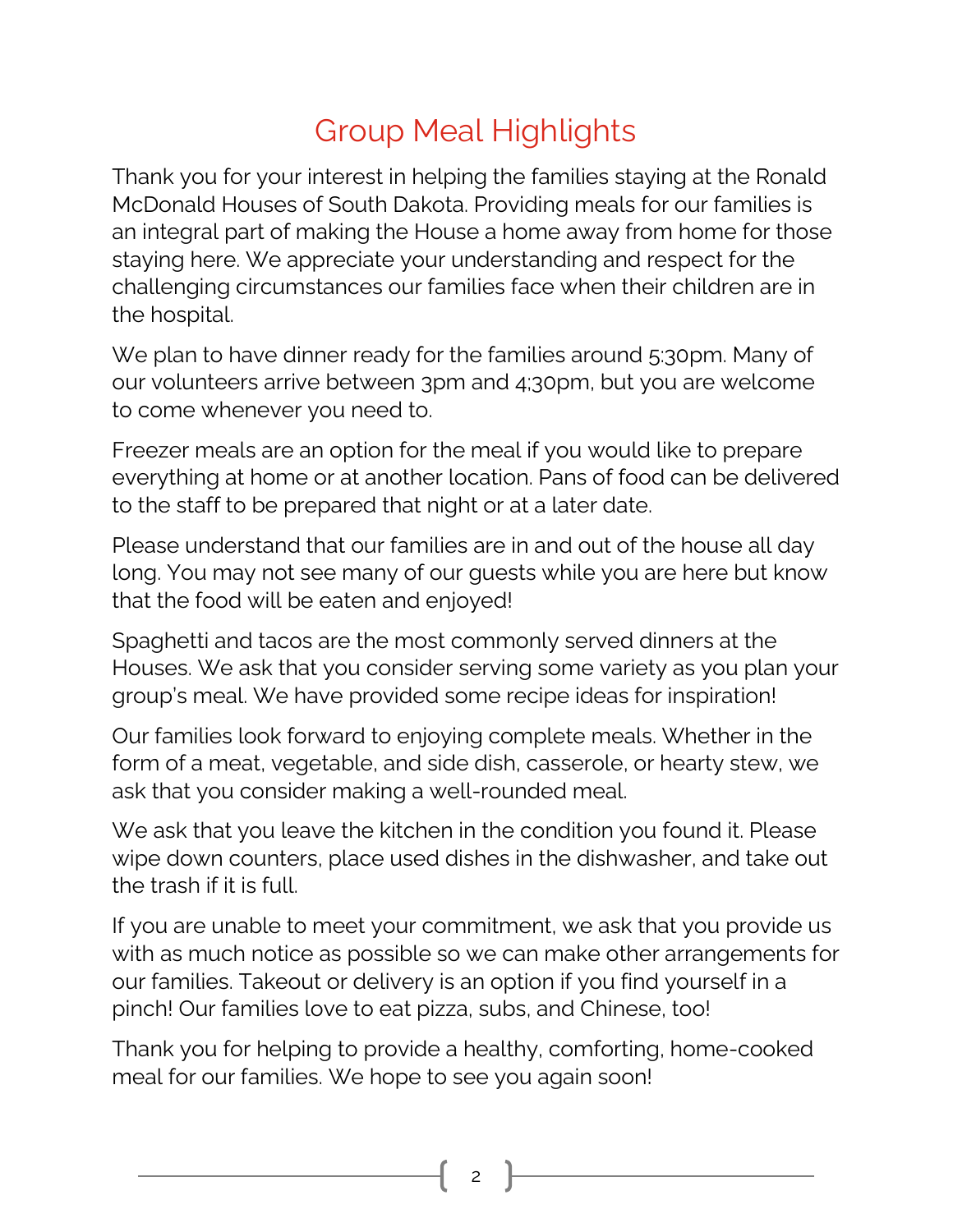#### Group Meal Guidelines

- We have 21 bedrooms at the Lake Avenue House, so plan on preparing food for approximately 35-40 people.
- We have 8 bedrooms at the  $24<sup>th</sup>$  Street House, so plan on preparing food for approximately 15-20 people.
- Plan to have dinner ready at 5:30pm.
- If anyone has been exposed to an infectious disease, they may not participate.
- Please check in with the House Manager on duty upon arrival and sign the sign-in sheet.
- We welcome you to take photos of your visit. To respect the privacy of our families, please do not include them in any photographs that you may take
	- o Please send pictures to [snemmers@rmhcsodak.org](mailto:snemmers@rmhcsodak.org) to be put on our social media pages!
- You are welcome to use our crockpots or roaster pans to keep foods hot. We set up our meals in a buffet style which allows us to keep things out for families who come back after 5:30pm.
- Please rinse all dishes and place them in the dishwasher when you are finished.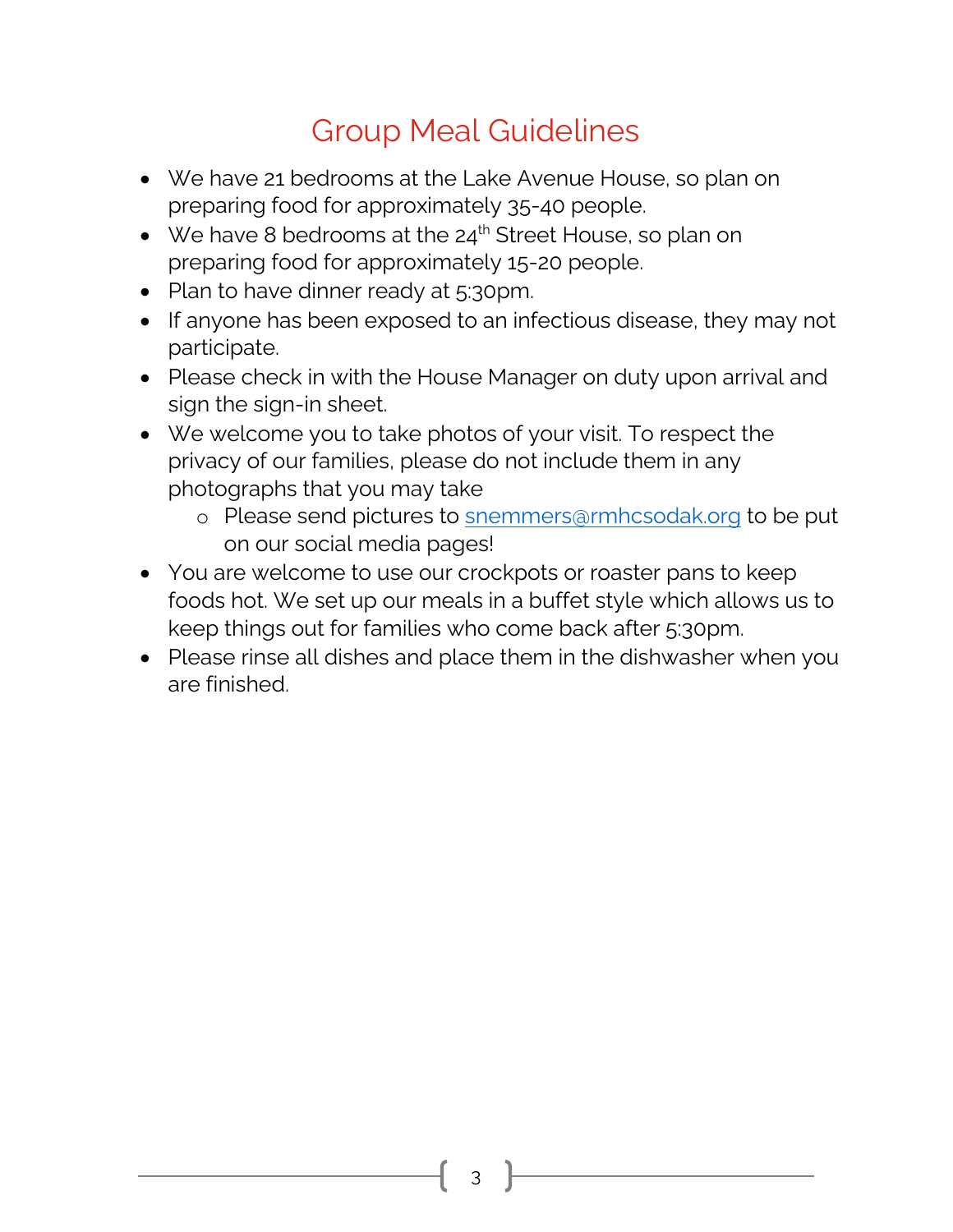| Biscuits and Gravy with Sausage and Egg Breakfast Casserole6 |  |
|--------------------------------------------------------------|--|
|                                                              |  |
|                                                              |  |
|                                                              |  |
|                                                              |  |
|                                                              |  |
|                                                              |  |
|                                                              |  |
|                                                              |  |
|                                                              |  |
|                                                              |  |
|                                                              |  |
|                                                              |  |
|                                                              |  |
|                                                              |  |
|                                                              |  |
|                                                              |  |
|                                                              |  |
|                                                              |  |
|                                                              |  |
|                                                              |  |
|                                                              |  |
|                                                              |  |
|                                                              |  |
|                                                              |  |
|                                                              |  |
|                                                              |  |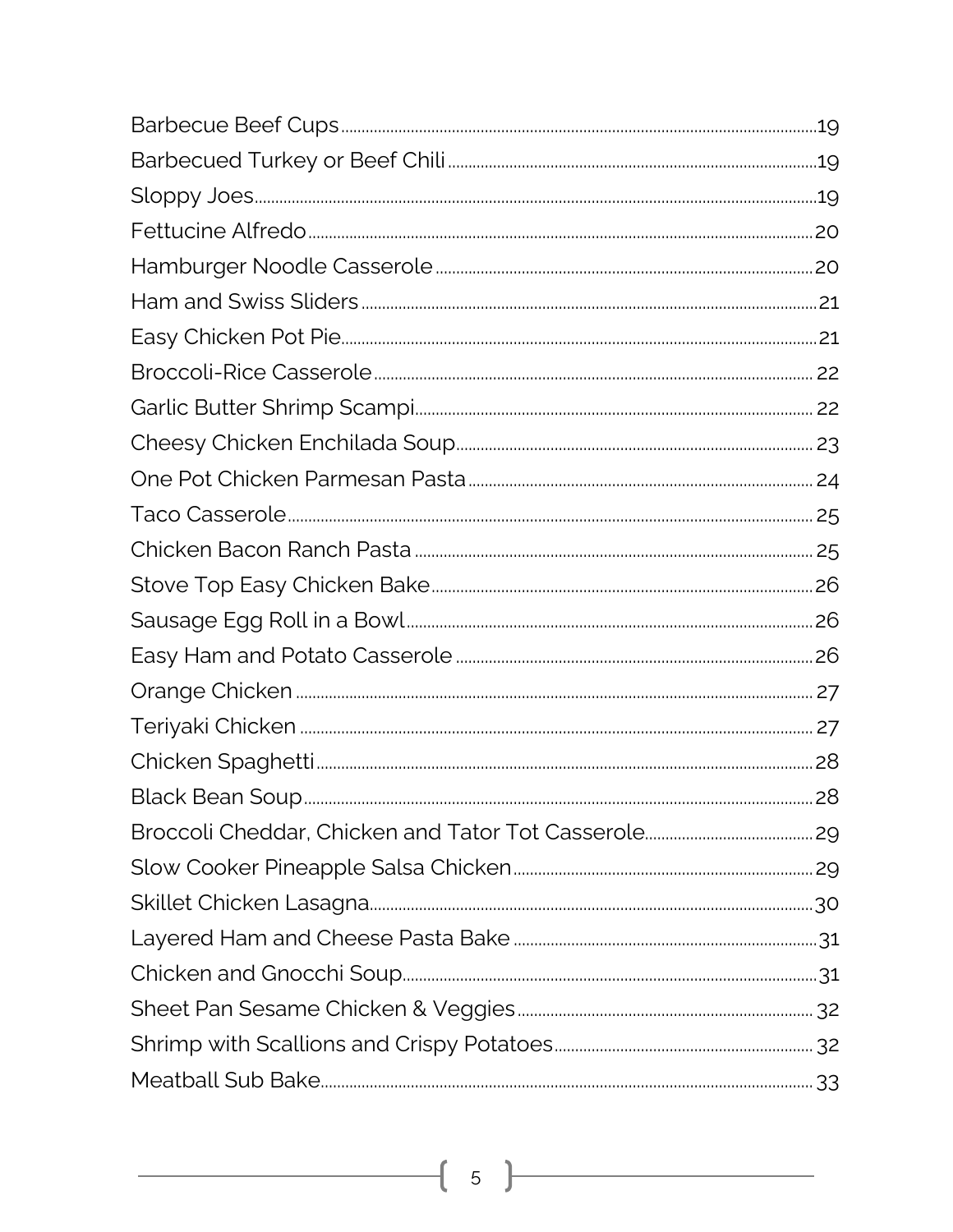# <span id="page-5-0"></span>Breakfast Recipes

## <span id="page-5-1"></span>Biscuits and Gravy with Sausage and Egg Breakfast Casserole

- 12 ounces of buttermilk biscuit dough
- 6 eggs
- $\bullet$  1 (2  $\frac{3}{4}$  ounce) package peppered gravy mix (makes 2 cups)
- 1 pound sausage
- 1 cup shredded cheese
- $\bullet\quad$  ½ cup milk
- Salt and pepper to taste

Preheat oven to 350 degrees. Grease a 9x13 pan. Brown the sausage in a skillet and drain thoroughly. Cut biscuit dough in to 1-inch pieces and line the bottom of the pan. Layer cooked sausage over the biscuit pieces. Layer shredded cheese over sausage. Whisk eggs and milk, add salt and pepper and pour over the biscuit layers. Make gravy according to instructions and pour over everything. Bake for 35-45 minutes or until the eggs and biscuits are cooked through. Serve warm.

#### <span id="page-5-2"></span>Breakfast Pizza

- 1 (8 ounce) package shredded Italian cheese blend, divided in half
- 1 (16 ounce) Italian bread shell
- 8 slices bacon, cooked and crumbled
- 4 plum tomatoes, sliced
- $\bullet\quad$  ½ teaspoon freshly ground pepper
- 2 large eggs
- $\frac{1}{2}$  cup milk
- $\bullet\quad$  ¼ cup chopped fresh basil

Sprinkle half of the cheese over the Italian bread shell. Top with bacon, tomatoes, and pepper. Whisk together eggs, milk, and basil. Pour in the center of the pizza (it will spread to the edges). Sprinkle with remaining cheese. Bake at 425 degrees for 20 minutes or until the eggs are set. NOTE: This recipe works equally well using 2% reduced fat cheese, turkey bacon, egg substitute, and fat free milk.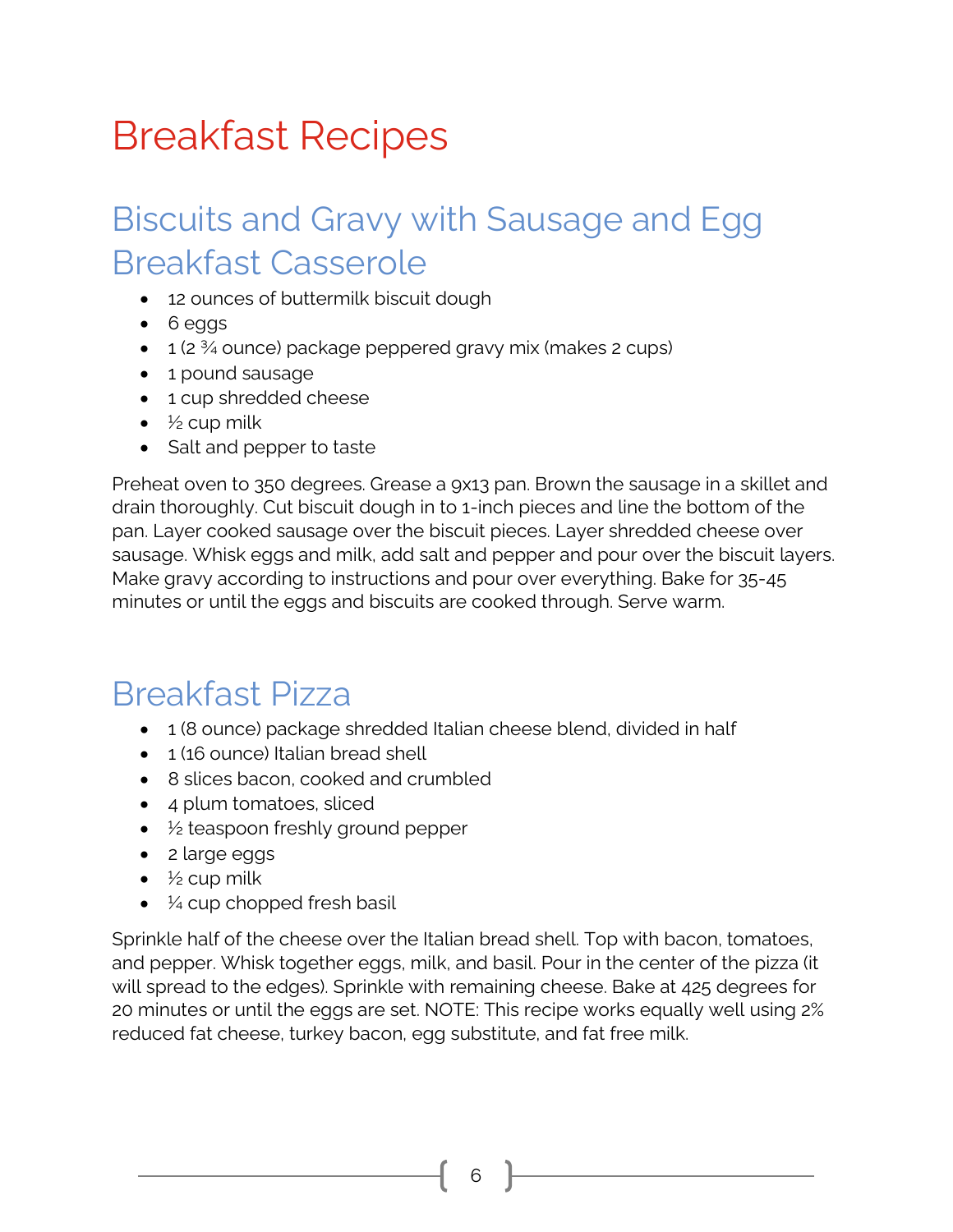## <span id="page-6-0"></span>Crescent Sausage Bites

- 1-pound hot sausage (pork or turkey)
- 1 (8 ounce) package cream cheese
- 2 packages crescent rolls
- A dash of salt and pepper

In a sauté pan, brown the sausage and drain. Add a dash of salt and pepper to the sausage. Blend in the cream cheese until the cream cheese is melted. Unroll one package of crescent rolls and place on a baking sheet. With your fingers, gently press the seams together to seal them. Spread the sausage mixture evenly over the crescent roll dough, leaving about a ½ inch border along the edges. Unroll the remaining package of crescent rolls and place on top of the sausage mixture. Press the edges together to seal. Gently press the seams together. Bake at 375 degrees for about 20 minutes or until the crescent roll dough is golden brown. Cut into small squares and serve. (A pizza cutter makes really quick and easy work of the cutting.)

#### <span id="page-6-1"></span>Breakfast Muffins

- 20-ounce bag refrigerated shredded hashbrowns
- 1 tablespoon olive oil
- 1 teaspoon sea salt
- $\bullet\quad$  ½ teaspoon ground black pepper
- 2 cups Fiesta blend cheese
- 12-ounce package bacon cooked and crumbled into bite sized pieces
- 9 extra large eggs
- $\bullet$   $\frac{1}{2}$  red bell pepper, diced
- $\bullet\quad$  ½ cup orange bell pepper, diced
- Parsley
- ½ cup 2% milk or cream

Preheat oven to 400 degrees. Spray 24 muffin tins with cooking spray. Combine one egg with hash browns, olive oil, 1 cup cheese, and half each of salt and pepper. Divide mixture evenly between 24 muffin tins and press down. Sprinkle each with parsley. Bake for about 10-15 minutes or until potatoes are crispy. Meanwhile, whisk remaining 8 eggs in a large mixing bowl. Add remaining 1 cup cheese, salt and pepper, cooked bacon, red and orange bell peppers, and milk. Stir to combine. Pour mixture evenly over each potato muffin crust. Sprinkle with additional salt, pepper, and parsley if desired. Bake an additional 10-15 minutes or until the eggs are cooked through. Allow muffins to cool in muffin tins about 5 minutes before removing.

7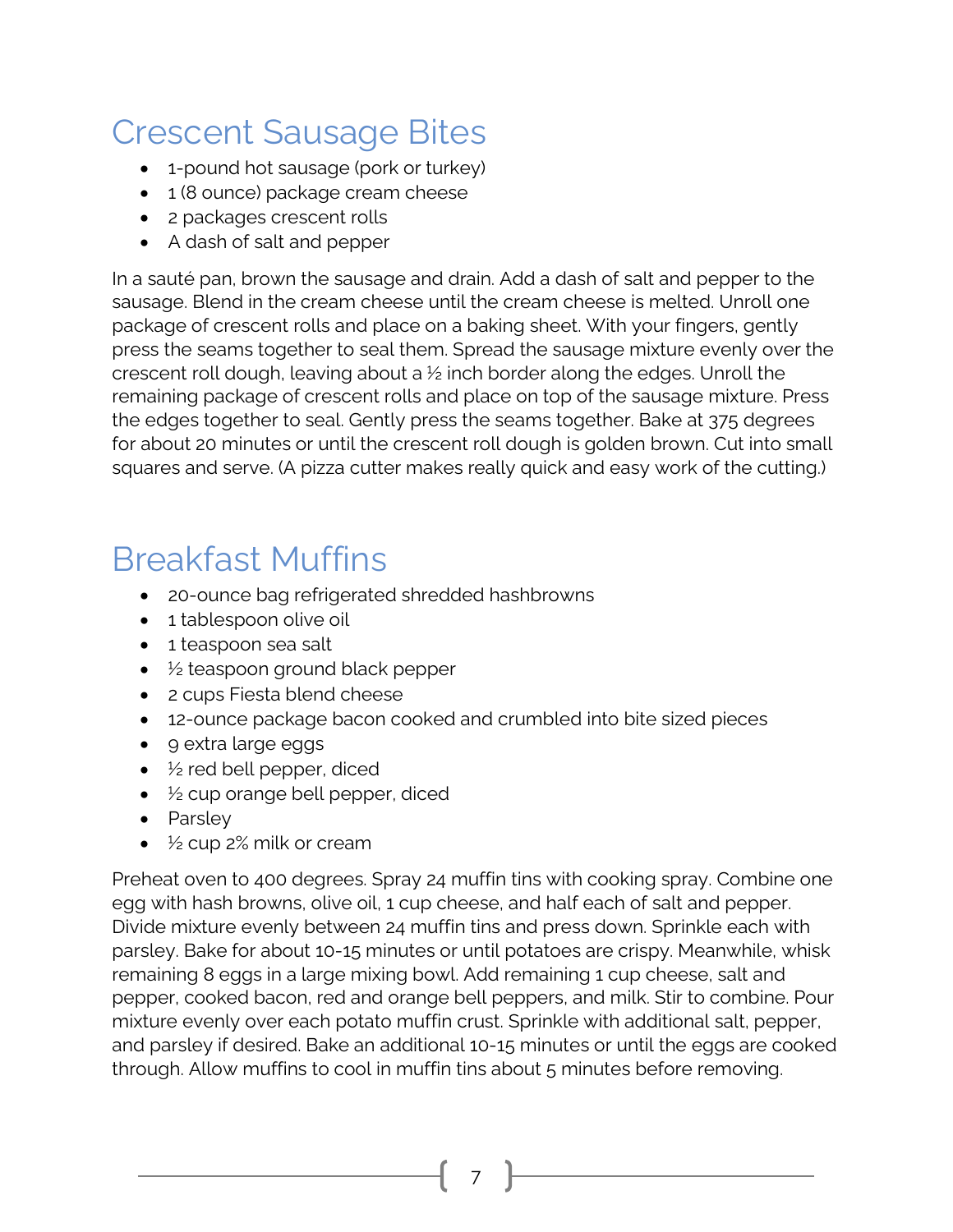## <span id="page-7-0"></span>Cheesy Sausage and Egg Breakfast Sliders

- 2 (12 ounce) pork sausage rolls
- 12 Hawaiian dinner rolls
- 8 large eggs, scrambled
- 6 slices pepper jack cheese
- 8 slices American cheese
- $\bullet\quad$  ½ cup melted butter
- $\bullet\quad$  ¼ cup maple syrup

Preheat oven to 350 degrees. Warm large skillet over medium heat. Form sausage into 12 patties, slightly larger than one dinner roll. Add sausage patties to skillet and cook until completely cooked through. Meanwhile, using a serrated knife, cut rolls in half lengthwise (without breaking apart). Place bottom half of rolls in a 9x13 baking dish. Set tops aside. Scoop scrambled eggs onto bottom rolls. Top with pepper jack cheese. Place sausage patty on top of pepper jack cheese and put American cheese on top. Carefully cover with the top of buns. Combine melted butter and maple syrup in small bowl. Brush over the top of rolls allowing sauce to drip down the sides and into the bottom. Use entire amount. Bake 15-20 minutes or until cheese is bubbly and melted.

#### <span id="page-7-1"></span>Baked Cinnamon Donut Holes

- 1 can refrigerator biscuits
- $\bullet\quad$  ½ cup sugar
- 1 tablespoon cinnamon
- 4 tablespoons butter

Preheat oven to 350 degrees. Grease a shallow baking pan with butter or cooking spray. Melt butter in a small bowl. In a separate small bowl, mix together sugar and cinnamon. Cut each biscuit into 4 pieces. Roll each piece into a ball. Dip the ball in melted butter and then roll ball in the sugar and cinnamon mixture. Place into baking dish. Repeat until all pieces are covered and placed in dish. Bake 18-20 minutes. Let cook before serving. They pull apart easily!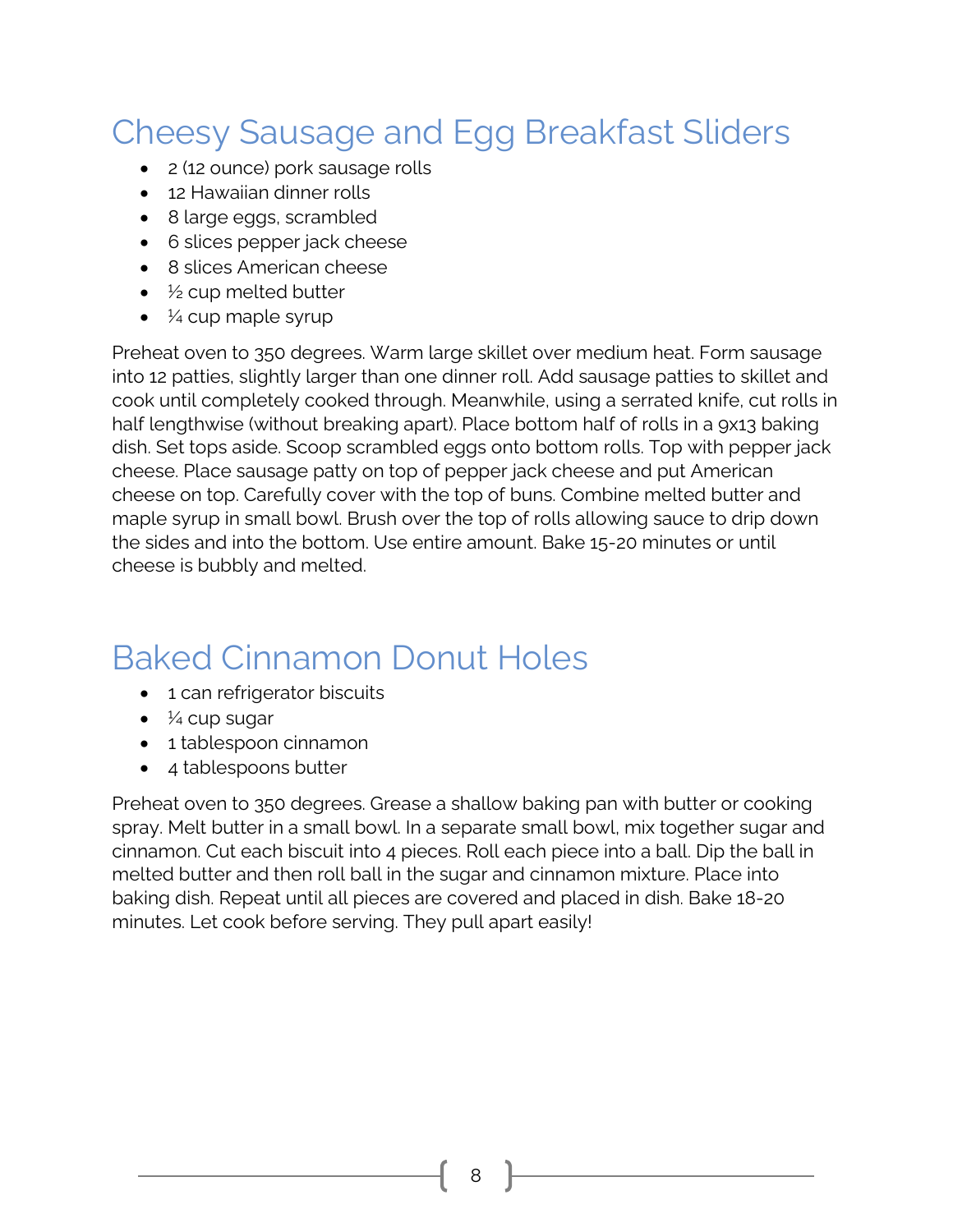## <span id="page-8-0"></span>French Toast

- 1 large egg
- 1 teaspoon honey
- $\bullet\quad$  ½ cup milk
- 2 slices bread
- 1 tablespoon butter
- Syrup

Whisk together egg, honey, and milk in a medium sized bowl. Dip bread into the egg mixture and allow it to soak in for about 20 seconds on each side. Melt butter in a nonstick pan over medium heat. Place bread slice in the pan and cook until golden brown, about 2-3 minutes on each side. Remove and serve immediately. Serve with butter, honey, syrup, or fruit.

#### <span id="page-8-1"></span>Breakfast Quesadillas

- 6 slices bacon
- 6 large eggs
- Splash of milk or water
- Salt and pepper to taste
- 8 ounces shredded cheddar cheese
- 8 large flour tortillas
- Salsa
- Sour cream
- Guacamole

Heat a large skillet over medium heat. Add bacon slices and cook. Remove and chop once cooled. Wipe out most of the bacon grease from pan. Crack eggs into bowl and add a splash of milk or water, whisk until smooth. Pour eggs into skillet and season with salt and pepper. Cook scrambled. Remove to a plate. Cover one flour tortilla with a thin layer of shredded cheese. Top with some of the eggs and some chopped bacon. Top with more shredded cheese and place another tortilla on top. Place into the pan over medium heat. Cook until cheese begins to melt, and the tortilla is golden brown. Flip and cook for 1-2 more minutes. Remove to a plate. Slice and serve warm with choice of salsa, sour cream, and guacamole.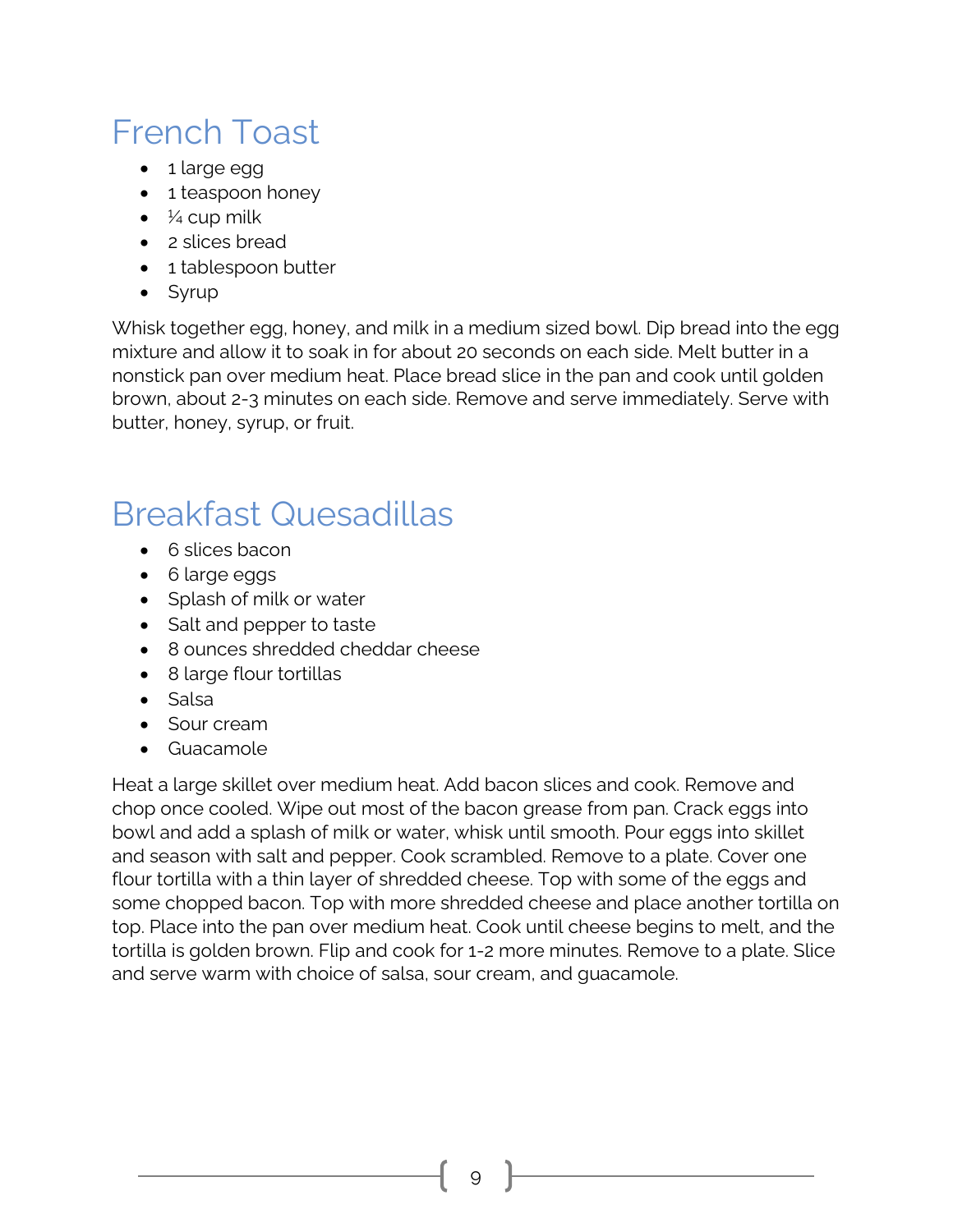# <span id="page-9-0"></span>Lunch/Dinner Recipes

## <span id="page-9-1"></span>Chicken Pot Pie

- 9 tablespoons melted butter
- 3 (16 ounce) packages frozen mixed vegetables
- 3 (5 ounce) cans drained chicken chunks
- 6 (10.75 ounce) can condensed cream of chicken soup
- $\bullet$  1  $\frac{1}{2}$  cups milk
- Salt and pepper to taste
- 3 (10 ounce) can refrigerated layered biscuits

Preheat oven to 425 degrees. Lightly butter three 9-inch-deep dish pie pans with melted butter. Reserve some of the melted butter. In a saucepan over medium heat, combine mixed vegetables and chicken. Cook until vegetables are tender. Fold in soup and mix well. Pour in milk and mix until smooth. Mixture should not be runny. Add salt and pepper to taste. Bring to a boil. Remove from heat and spread mixture into bottom of pie pans. Separate biscuits into layers and place gently on top of mixture. Drizzle remaining butter on top of biscuit layers. Cook 20-30 minutes until biscuits are golden brown.

## <span id="page-9-2"></span>Noodle Bake

- 3 pounds ground beef
- 3 pounds Italian sausage
- 6 (26 ounce) jars chunky style pasta sauce
- 3 (16 ounce) packages broad egg noodles
- 9 (8 ounce) packages sliced Swiss cheese

Preheat oven to 350 degrees. Grease three 9x13 inch baking dishes. Cook ground beef and sausage in a large, deep skillet until browned. Drain fat and return meat to pan. Stir in pasta sauce. Bring to a simmer. While sauce is simmering, bring a large pot of salted water to a boil over high heat. Stir in the egg noodles. Boil until cooked through. Drain well. Spoon meat sauce into the prepared baking dishes. Top with cooked noodles and cheese slices. Repeat with remaining sauce, noodles, and cheese. Place uncovered dishes in oven and bake until cheese is melted and browned, about 40 minutes.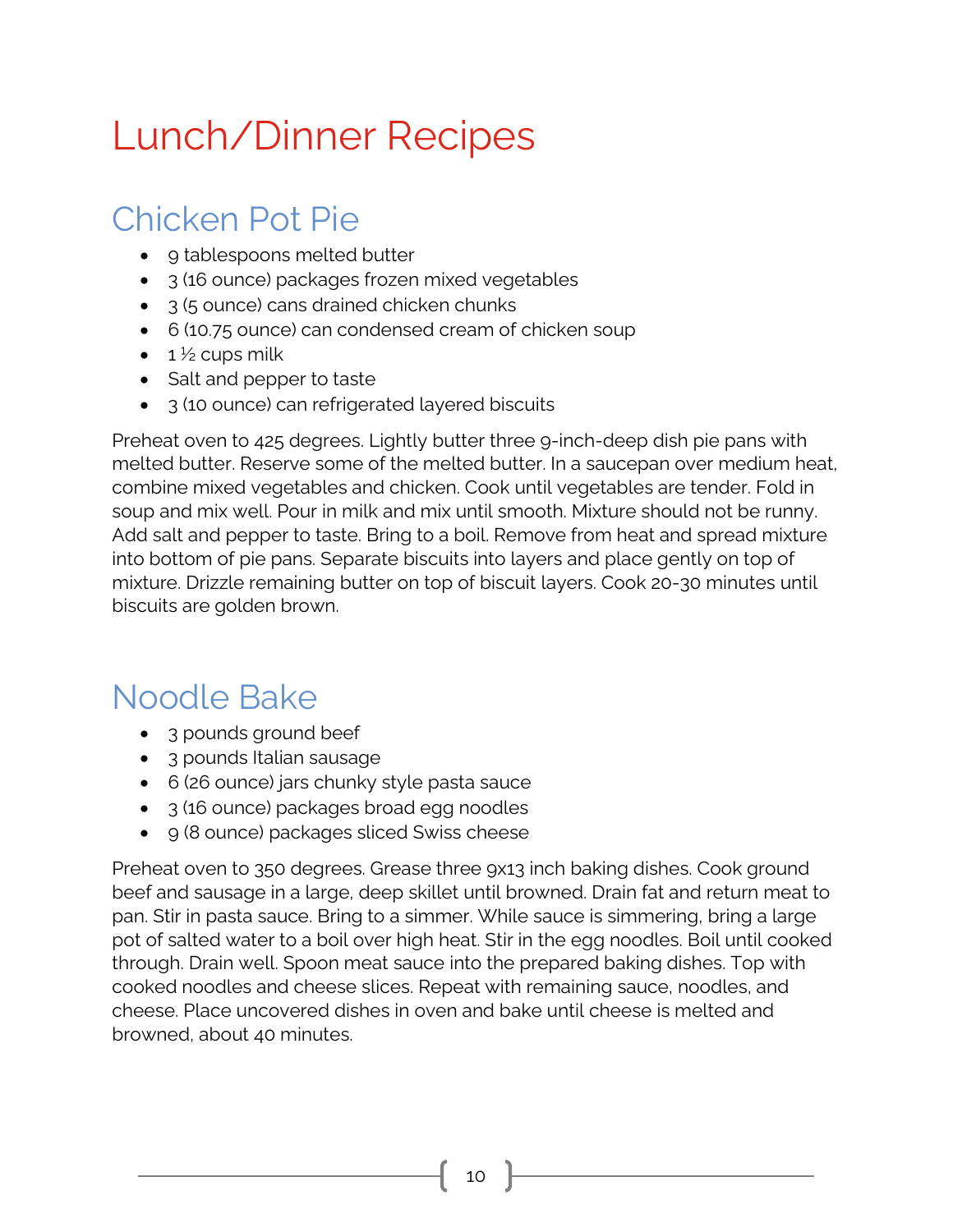## <span id="page-10-0"></span>Chicken and Rice Casserole

- 5 cups uncooked white rice
- 5 (10.75 ounce) cans condensed cream of chicken soup
- $\bullet$  9 1/3 cups water
- 5 (1 ounce) packages dry onion soup mix
- 20 skinless boneless chicken breast halves

Preheat oven to 350 degrees. Spread rice on the bottom of a 9x13 inch baking dish. Rinse chicken and pat dry. Arrange chicken pieces on top of rice. Mix soup and water together and pour over chicken and rice. Sprinkle dry onion soup mix on top. Cover and seal tightly with foil. Bake for 1 to 1  $\frac{1}{2}$  hours.

#### <span id="page-10-1"></span>Tator Tot Casserole

- 4 pounds lean ground beef
- 2 large, chopped onions
- 2 cups sliced fresh mushrooms
- 2 teaspoons salt-free herb seasoning blend
- 2 pinches ground pepper to taste
- 2 dashed Worcestershire sauce
- 4 (10.75 ounce) can condensed cream of mushroom soup
- 2 (16 ounce) packages frozen chopped spinach, thawed and drained
- 2 (16 ounce) packages frozen potato rounds
- 16 slices Swiss cheese

Preheat oven to 350 degrees. Crumble the ground beef into a large skillet over medium high heat. When it starts to release some juices, add the onion. Season with Worcestershire sauce and pepper. When the beef is nearly browned, add the mushrooms and sauté them for a couple minutes. Drain off any excess grease and stir in the cream of mushroom soup and spinach. Transfer beef mixture into two 9x13 inch baking dishes. Top with slices of Swiss cheese. Neatly layer the potato rounds over the top. Bake for 45-60 minutes in the oven until the potato rounds are toasted.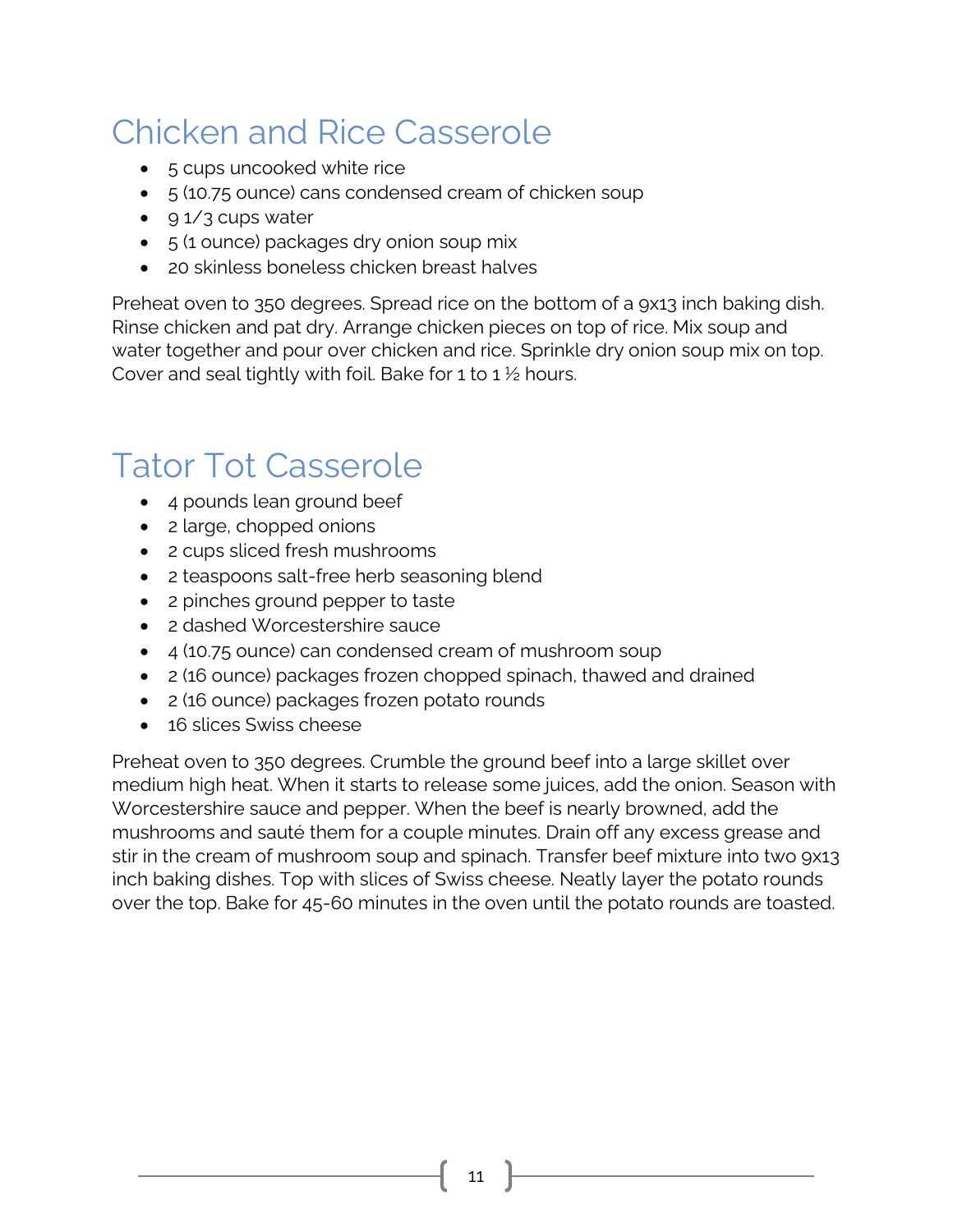#### <span id="page-11-0"></span>Beef Potato Pie

- 15 large potatoes, peeled and chopped
- $\bullet$  1  $\frac{1}{4}$  cups milk
- $\bullet\quad$  ¼ cup and 1 tablespoon butter
- 5 pounds ground beef
- $\bullet$  2  $\frac{1}{2}$  onions, chopped
- $\bullet$  2  $\frac{1}{2}$  green bell peppers, chopped
- Salt and pepper to taste
- 2 ½ (8 ounce) packages sliced American cheese

Preheat oven to 375 degrees. Bring a large pot of salted water to a boil. Add potatoes and cook until tender but still firm, about 15 minutes. Drain then mash with milk and butter until smooth. In a large deep skillet over medium high heat, combine ground beef, onion, and green peppers. Cook until beef is evenly brown. Drain excess fat. Season with salt and pepper. In deep casserole dishes, spoon a layer of beef mixture. Spread a layer of mashed potatoes over the beef. Continue layering until dishes are full. Top with cheese. Cook in oven for 20-30 minutes or until cheese is melted and brown.

#### <span id="page-11-1"></span>Cheeseburger Casserole

- 6 pounds lean ground beef
- $\bullet$  1  $\frac{1}{2}$  green or red bell pepper, chopped
- $\bullet$  1  $\frac{1}{2}$  cup onion
- 6 cups shredded cheddar cheese
- 6 cups elbow macaroni noodles
- 3 cups fresh mushrooms

Cook beef until brown. Add onion and peppers. Bring noodles to a boil. Drain. Mix all ingredients and spread in 8x12 inch baking dishes. Top with mushrooms. Bake at 350 degrees for 30 minutes until mushrooms are crisp and cheese is melted through.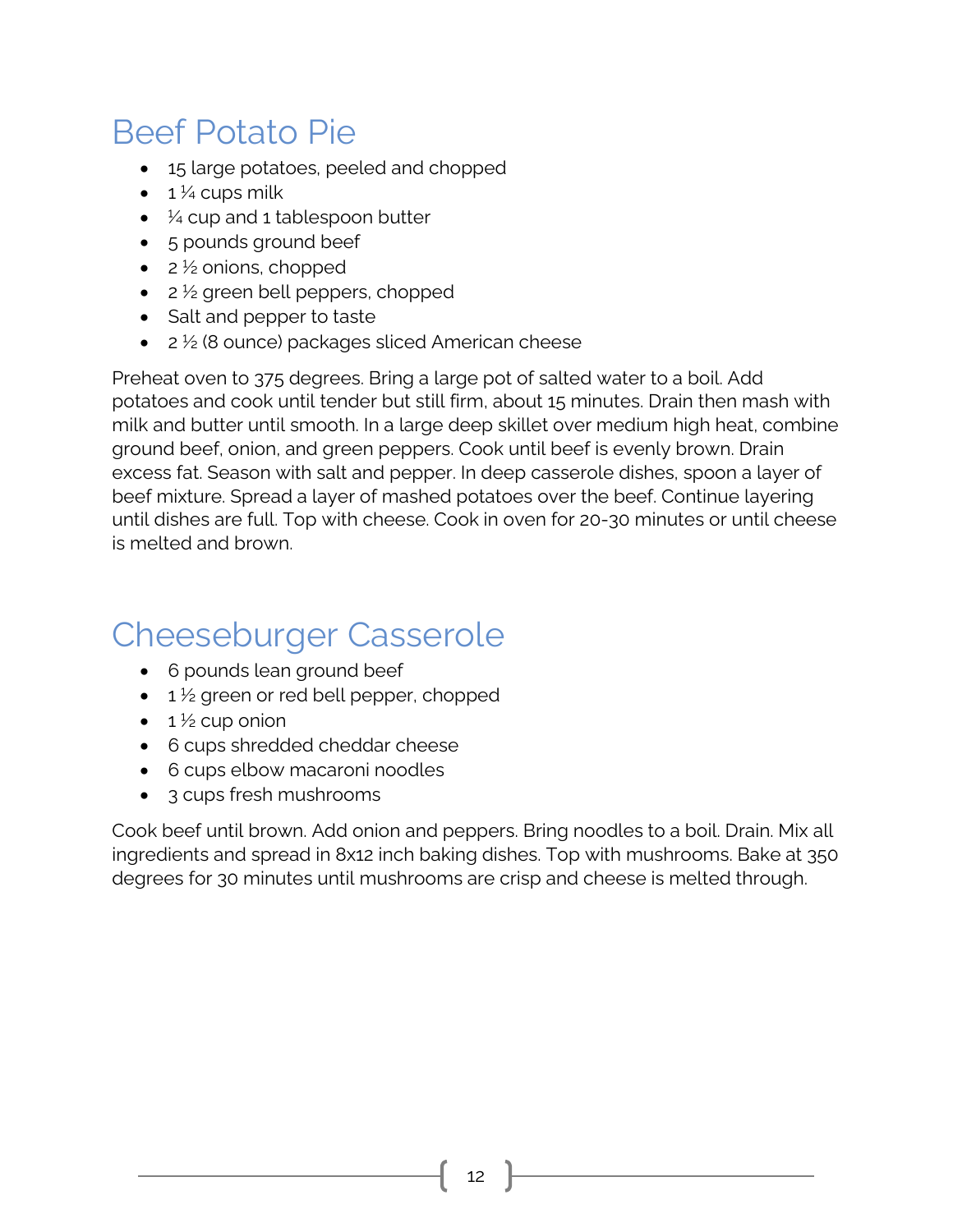## <span id="page-12-0"></span>Chicken Tortilla Casserole

- 6 cups cooked boneless and skinless chicken, cut into bite sized pieces
- $\bullet$   $\frac{3}{4}$  cup chicken stock
- 27 (6 inch) corn tortillas, cut into strips
- 3 (10.75 ounce) cans condensed cream of chicken soup
- 3 (10.75 ounce) cans condensed cream of mushroom soup
- 3 cups milk
- 3 onions, chopped
- 3 (16 ounce) jars salsa
- $\bullet$  1  $\frac{1}{2}$  pounds shredded cheddar cheese

In a bowl, mix soups, milk, salsa, and onion. Put 3-4 tablespoons chicken stock in 9x13 inch baking dishes. Add a layer of tortilla strips and then a layer of chicken. Pour soup mixture over chicken and tortillas. Continue to layer in this order until dishes are full. Top with cheese. Bake at 300 degrees for 1 to 1  $\frac{1}{2}$  hours.

## <span id="page-12-1"></span>Creamy Southwest Chicken Alfredo

- 2 boneless skinless chicken breasts
- 1 tablespoon olive oil
- 1 cup heavy cream
- 1 can Mild Rotel or chopped tomatoes, 2 tablespoons reserved for garnish
- 8 ounces penne pasta, cooked
- 1 tablespoon taco seasoning
- 1 tablespoon butter
- ½ cup Mexican cheese blend
- Garnish: 2 tablespoons chopped cilantro

Pat the chicken dry on both sides with a paper towel. Sprinkle with the taco seasoning on all sides. Heat the olive oil in a cast iron pan over medium heat. Add the seasoned chicken to the pan and cook, turning once, until the chicken is cooked through. Remove chicken from the pan, place on a plate, and cover with foil. Add the butter to the pan and melt over medium heat. Slowly add the heavy cream, whisking to incorporate all the seasoning and browned bits left behind from cooking the chicken. Whisk constantly and cook for about 2 minutes. Add the cheese, Rotel, and stir until thickened and the cheese is melted. Stir in the cooked pasta and reduce heat to low. Remove chicken from the plate and slice into strips. Place the sliced chicken on top of the pasta. Serve.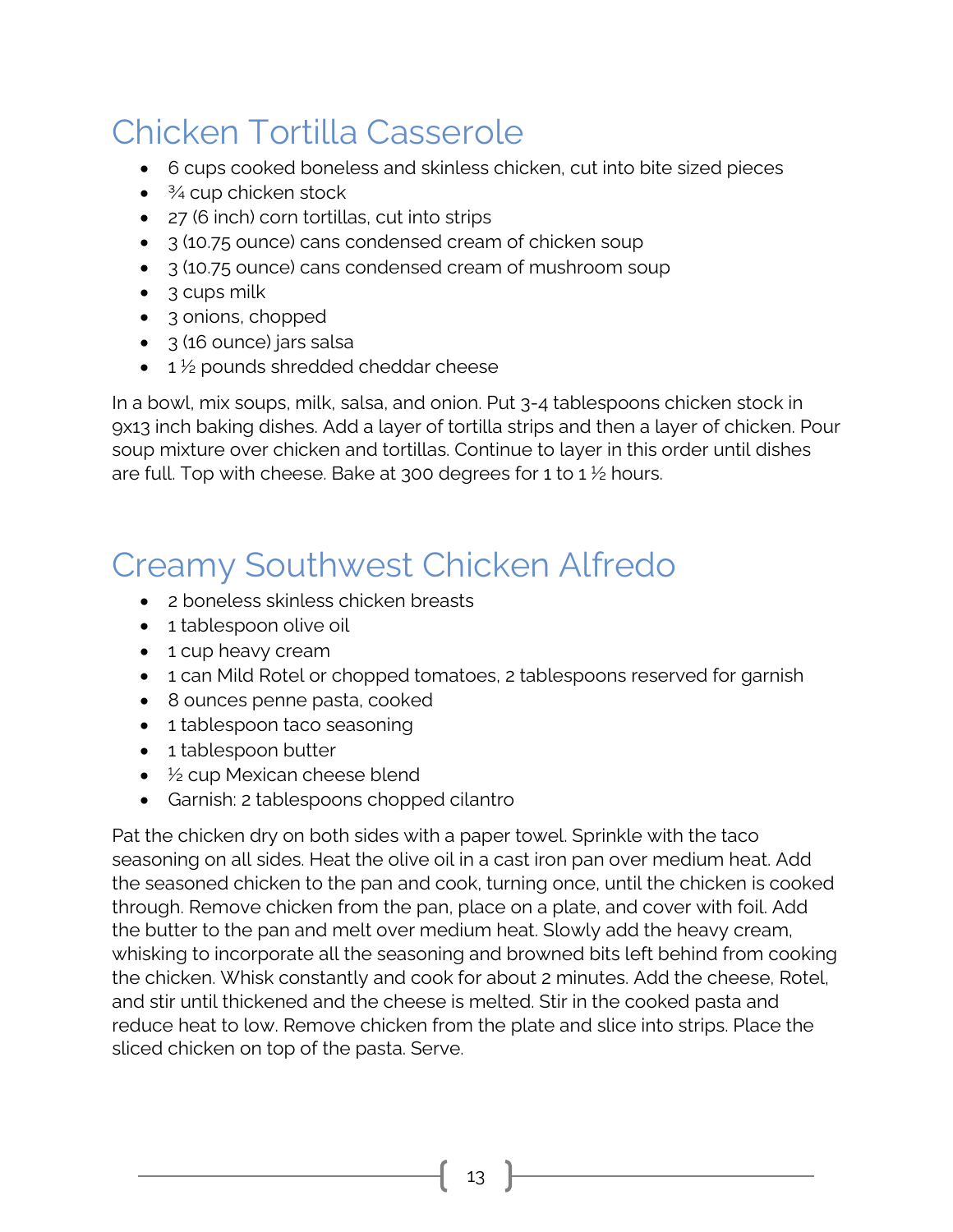## <span id="page-13-0"></span>Easy Chili

- 5 tablespoons vegetable oil
- 5 pounds ground beef
- 5 cups chopped onion
- $\bullet$  8  $\frac{1}{2}$  (14.5 ounce) cans diced tomatoes
- $2\frac{1}{2}$  cups beef broth
- $\bullet$  2  $\frac{1}{2}$  tablespoons brown sugar
- $\bullet$  2  $\frac{1}{2}$  tablespoons cider vinegar
- $\bullet$  1 ¼ cup chili powder
- 10 (15 ounce) cans pinto beans, rinsed and drained
- Salt to taste

In a large soup kettle, brown beef, and onion in oil. Stir in remaining ingredients and simmer for 30 minutes. Add beans and heat through.

#### <span id="page-13-1"></span>Crescent Roll Casserole

- 6 pounds ground beef
- 4 medium onions, chopped
- $\bullet$  4  $\frac{1}{2}$  (14.5 ounce) cans crushed tomatoes
- 6 teaspoons salt
- 8 cups shredded cheddar cheese
- 8 cups shredded mozzarella cheese
- 16 refrigerated crescent dinner rolls
- 1 cup sour cream

In a large skillet, cook beef and onion over medium heat. Add tomatoes and stir. Season with 1 ½ teaspoons salt and some pepper. Cook, stirring occasionally until liquid evaporates. Remove from heat. Preheat oven 375 degrees. Put sauce mixture in a baking dish. Mix the cheeses together and sprinkle over the meat. Unroll the crescent rolls and spread one side of each roll with 1 tablespoon of sour cream. Cover the cheese with the rolls, sour cream side up. Bake until bubble and the top of the rolls are golden brown, about 35 minutes.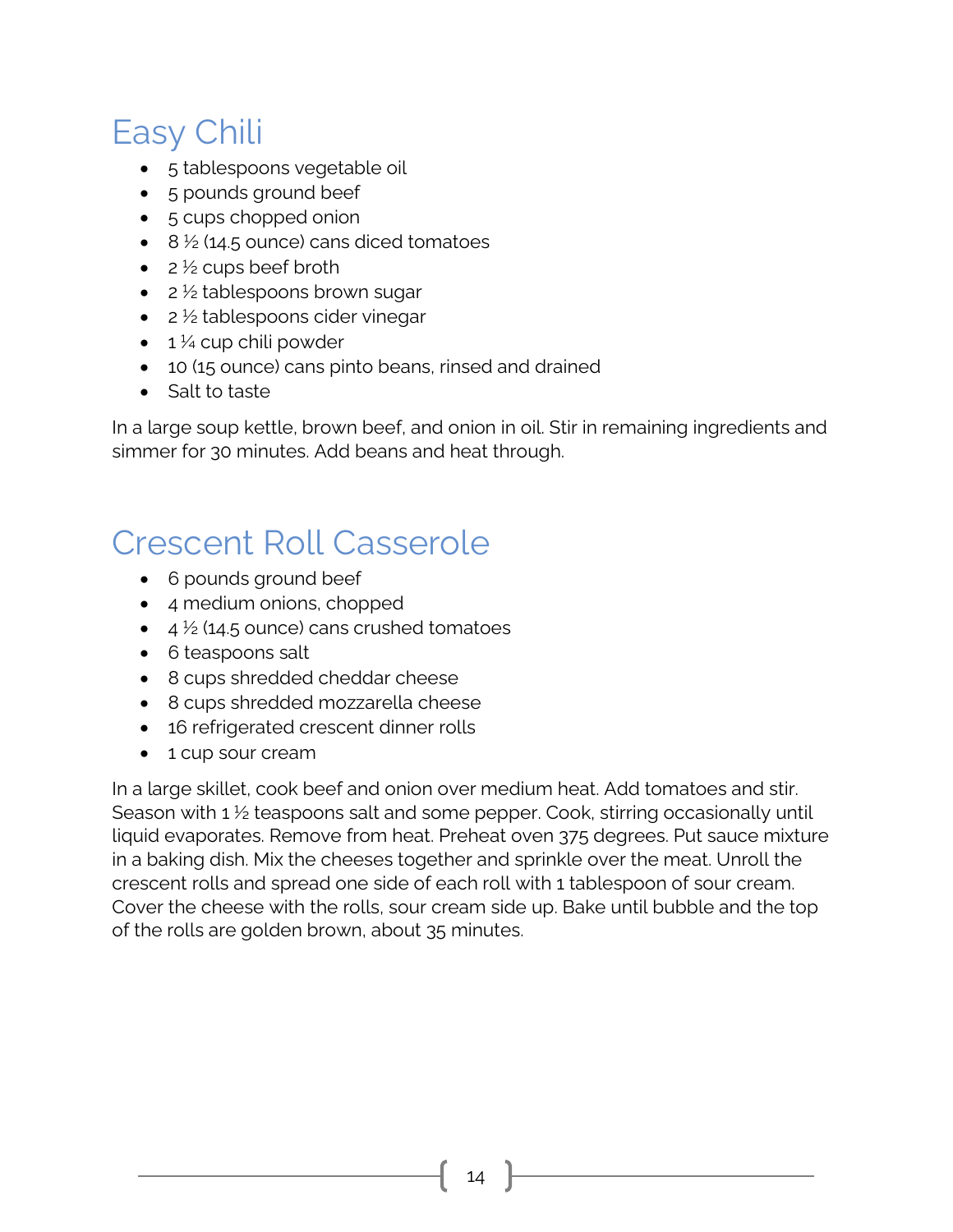## <span id="page-14-0"></span>Baked Ziti

- 3 (16 ounce) boxes ziti noodles
- 3 pounds ground beef
- 45 ounces ricotta cheese
- $\bullet$  1  $\frac{1}{2}$  cups parmesan cheese
- $\bullet$   $\frac{3}{4}$  cup chopped parsley
- 3 eggs
- $\bullet$  2  $\frac{1}{4}$  teaspoons salt
- $\bullet$   $\frac{3}{4}$  teaspoon pepper
- 3 (29 ounce) jars spaghetti sauce
- 3 cups shredded mozzarella cheese

Prepare ziti according to package. Brown beef. Remove from heat and stir in ricotta cheese and next 5 ingredients. Add  $\frac{1}{2}$  the sauce and mix well. Add ziti and toss to cover. Put in 9x13 inch pans. Spread spaghetti sauce evenly on top of mixture. Sprinkle with mozzarella cheese. Bake at 350 degrees for 20 minutes or until heated through and cheese has melted.

## <span id="page-14-1"></span>Mac and Cheese

- 4 (7.25 ounce) packages uncooked macaroni and cheese
- 4 (10.75 ounce) cans condensed cream of mushroom soup
- 2 cups margarine
- $\bullet$   $\frac{3}{4}$  cup sour cream
- 4 cups shredded cheddar cheese
- 48 buttery round crackers

Preheat oven to 350 degrees. Cook the macaroni according to the directions on the box. Remove noodles from heat and drain. Add soup, ¼ cup of margarine, sour cream, shredded cheese, and the cheese packet from the box. Do not use milk as directed on the box. Pour in a casserole dish and top with crumbled crackers. Melt the remaining margarine and pour over crackers. Bake for 25 minutes.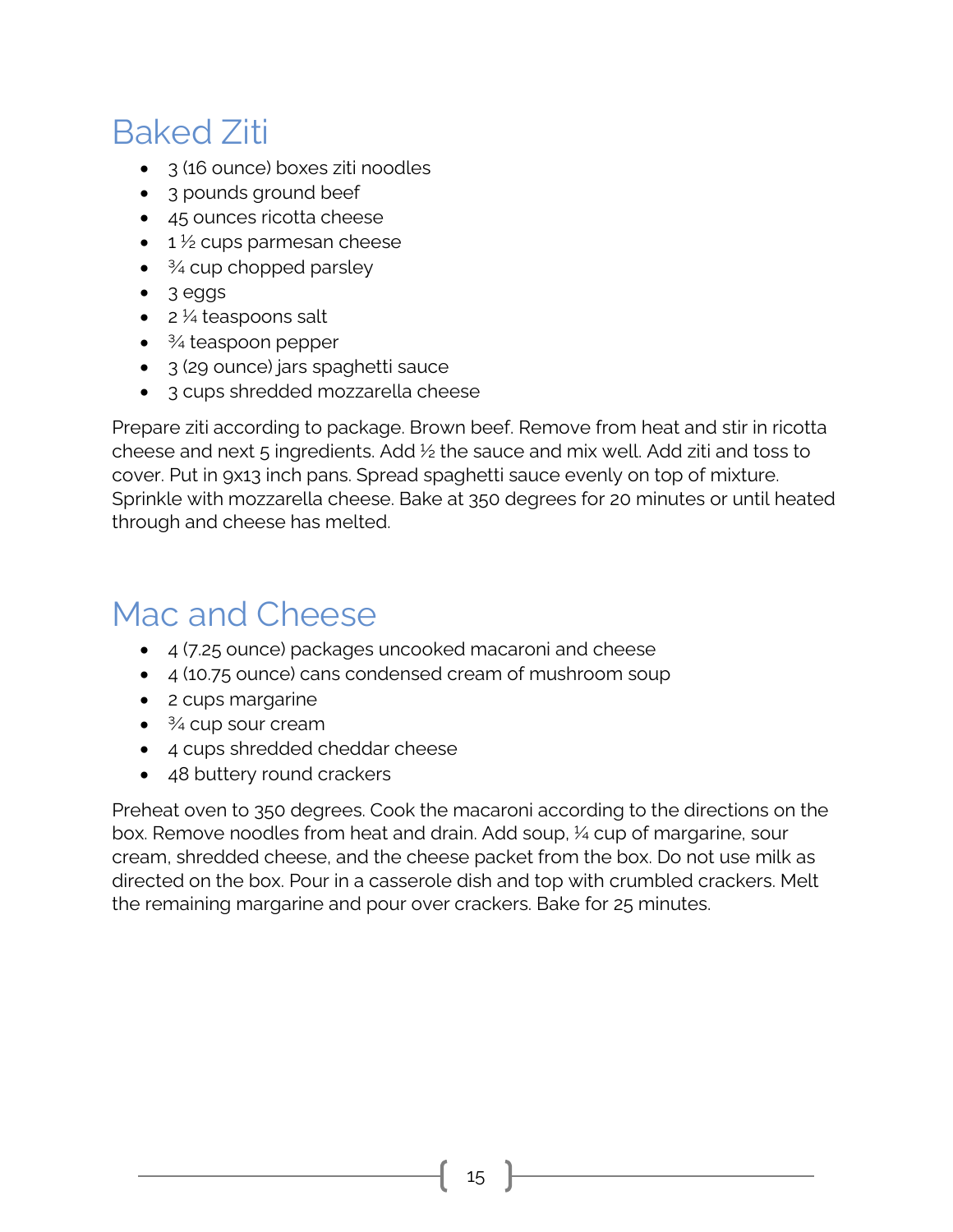## <span id="page-15-0"></span>Meat Loaf

- 4 eggs beaten
- 1 (24 ounce) can V8 juice
- 2 large onions, finely chopped
- 2 cups seasoned breadcrumbs
- 1 envelope onion soup mix
- 1 teaspoon pepper
- 4 pounds ground beef
- $\bullet\quad$  ½ cup ketchup
- 1/3 cup packed brown sugar
- $\bullet$   $\frac{1}{4}$  cup yellow mustard

In a very large bowl, combine the eggs, V8 juice, onions, breadcrumbs, soup mix, and pepper. Crumble beef over mixture and mix well. Shape into 4 loaves and place each loaf into a greased 13x9x2 baking dish. Bake uncovered at 350 degrees for 45 minutes. Meanwhile, combine ketchup, brown sugar, and mustard. Spread over loaves. Bake 15-20 minutes longer.

## <span id="page-15-1"></span>Taco Pie

- 3 (8 ounce) packages refrigerated crescent rolls
- 3 pounds ground beef
- 3 (1 ounce) packages taco seasoning mix
- 3 (16 ounce) containers sour cream
- $\bullet$  1  $\frac{1}{2}$  pounds shredded Mexican style cheese blend
- 3 (14.5 ounce) packages crushed tortilla chips

Preheat oven to 35o degrees. Lay crescent dough flat on the bottoms of square cake pans and bake according to package directions. Meanwhile, brown the ground beef in a large skillet over medium high heat. Add the taco seasoning and stir together well. When dough is done, remove from oven and place meat mixture on top, then layer with sour cream and cheese, and then top off with the crushed nacho chips. Return to oven and bake at 350 degrees for 10 minutes or until cheese is melted.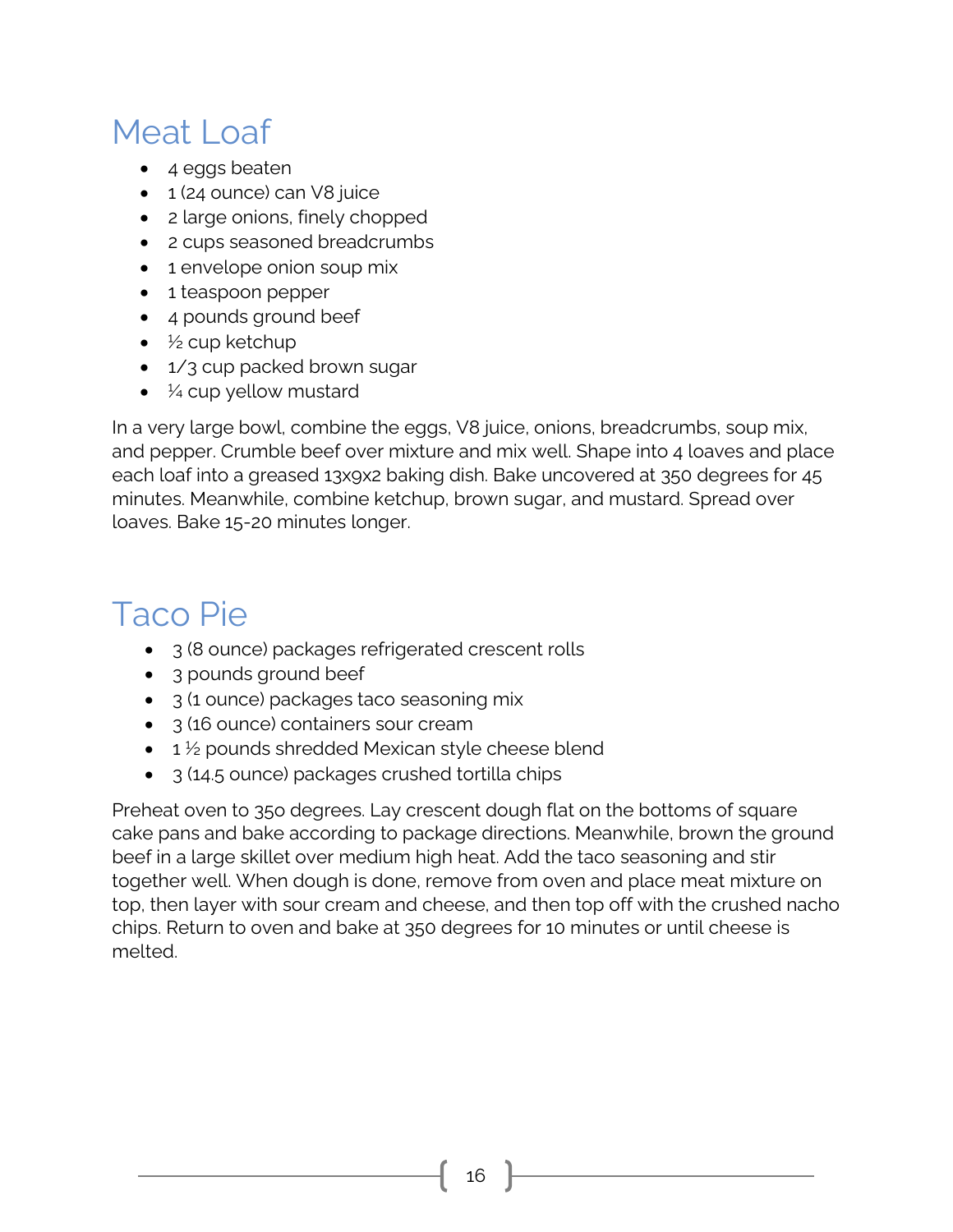## <span id="page-16-0"></span>Beef Stroganoff

- 6 (8 ounce) packages of egg noodles
- 6 pounds ground beef
- 6 (10.75 ounce) cans fat free condensed cream of mushroom soup
- $\bullet\quad$  ¼ cup and 2 tablespoons garlic powder
- 3 cups sour cream
- Salt and pepper to taste

Prepare the egg noodles according to package directions and set aside. In a separate large skillet over medium heat, sauté the ground beef over medium heat for 5-10 minutes or until browned. Drain the fat and add the soup and garlic powder. Simmer for 10 minutes, stirring occasionally. Remove from heat and combine the meat mixture with the egg noodles. Add the sour cream, stirring well, and season with salt and pepper to taste.

## <span id="page-16-1"></span>Chicken and Rice Casserole

- 5 cups uncooked white rice
- 5 (10.72 ounce) cans condensed cream of chicken soup
- 9 & 1/3 cups water
- 5 (1 ounce) packages dry onion soup mix
- 20 skinless, boneless chicken breast halves

Preheat oven to 350 degrees. Spread rice in the bottom of 9x13 inch baking dishes. Rinse chicken and pat dry. Arrange chicken pieces on top of rice. Mix soup and water together and pour over chicken and rice. Sprinkle dry onion soup mix on top. Cover and seal tightly with foil. Bake in the preheated oven for 1 to 1  $\frac{1}{2}$  hours.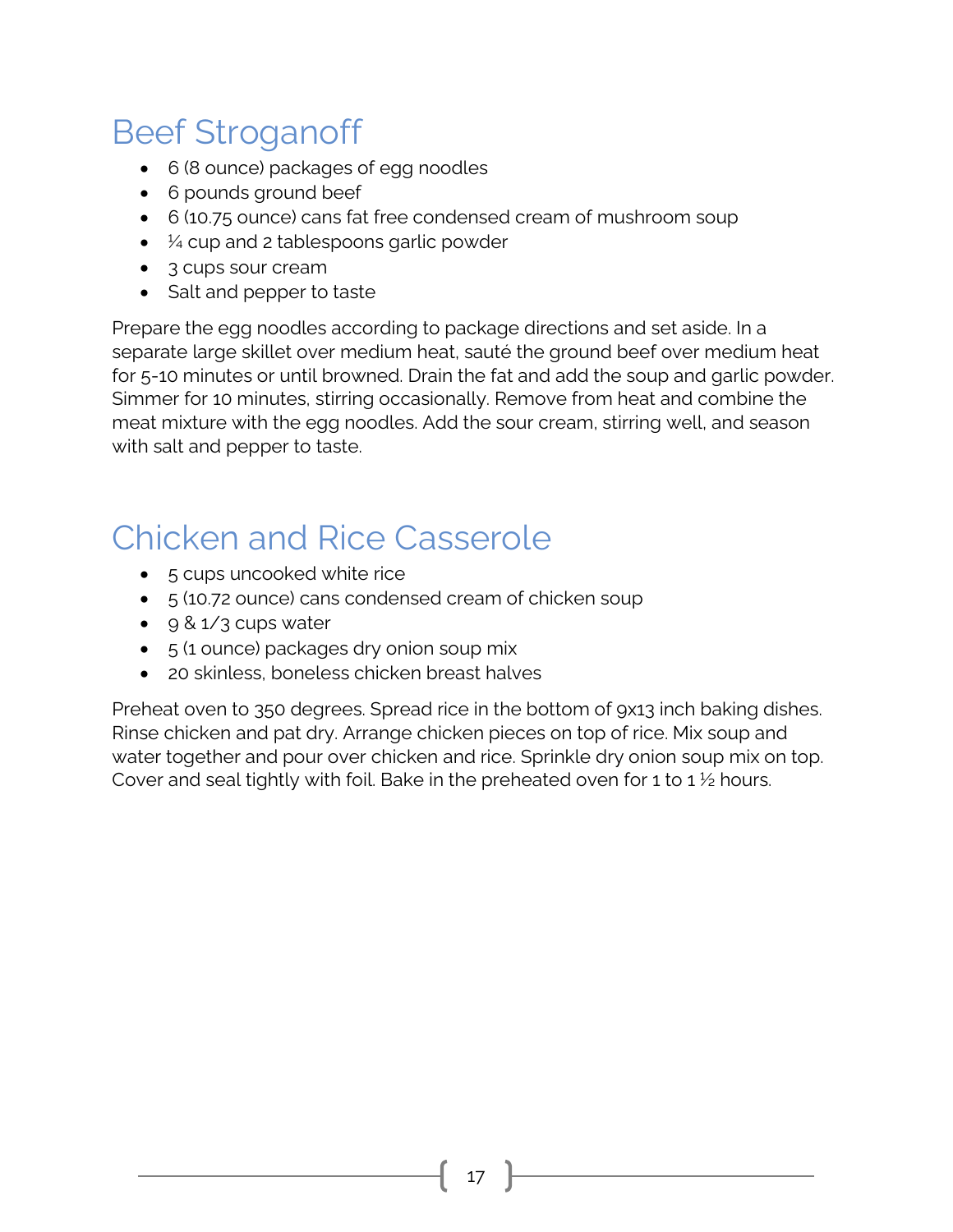## <span id="page-17-0"></span>Fajitas

- $\bullet$  1  $\frac{1}{2}$  pounds chicken breasts
- 3 bell peppers
- 1 medium onion
- 1 teaspoon cumin powder
- $\bullet$  1  $\frac{1}{2}$  teaspoon chili powder
- 1 teaspoon garlic powder
- 2 teaspoons paprika
- Salt and pepper to taste
- 1 tablespoon vegetable oil
- 8 flour tortillas, 8-inch size

Preheat oven to 400 degrees. Set aside a large baking sheet. On a work surface, cut chicken breasts, onions, and peppers into less than ½ inch strips. Place chicken, peppers, and onions on the baking sheet. Sprinkle cumin, chili powder, garlic, paprika, salt, and pepper on top and drizzle with oil. Using tongs or two spoons, toss all ingredients on the pan to coat evenly. Bake for 15 minutes. Serve on tortillas with your choice of garnish.

## <span id="page-17-1"></span>Campbell's Ranchero Enchilada Casserole

- 5 (10 ¾ ounce) cans Campbell's Creamy Ranchero Tomato Sauce
- 2 $\frac{1}{2}$  cups water
- 8 cups cubed cooked chicken
- 20 flour tortillas cut into strips
- 3 cups shredded cheddar cheese

Mix soup, water, and chicken. Stir in tortillas. Spread in several shallow baking dishes. Top with cheese and cover. Bake at 350 degrees for 25 minutes or until hot.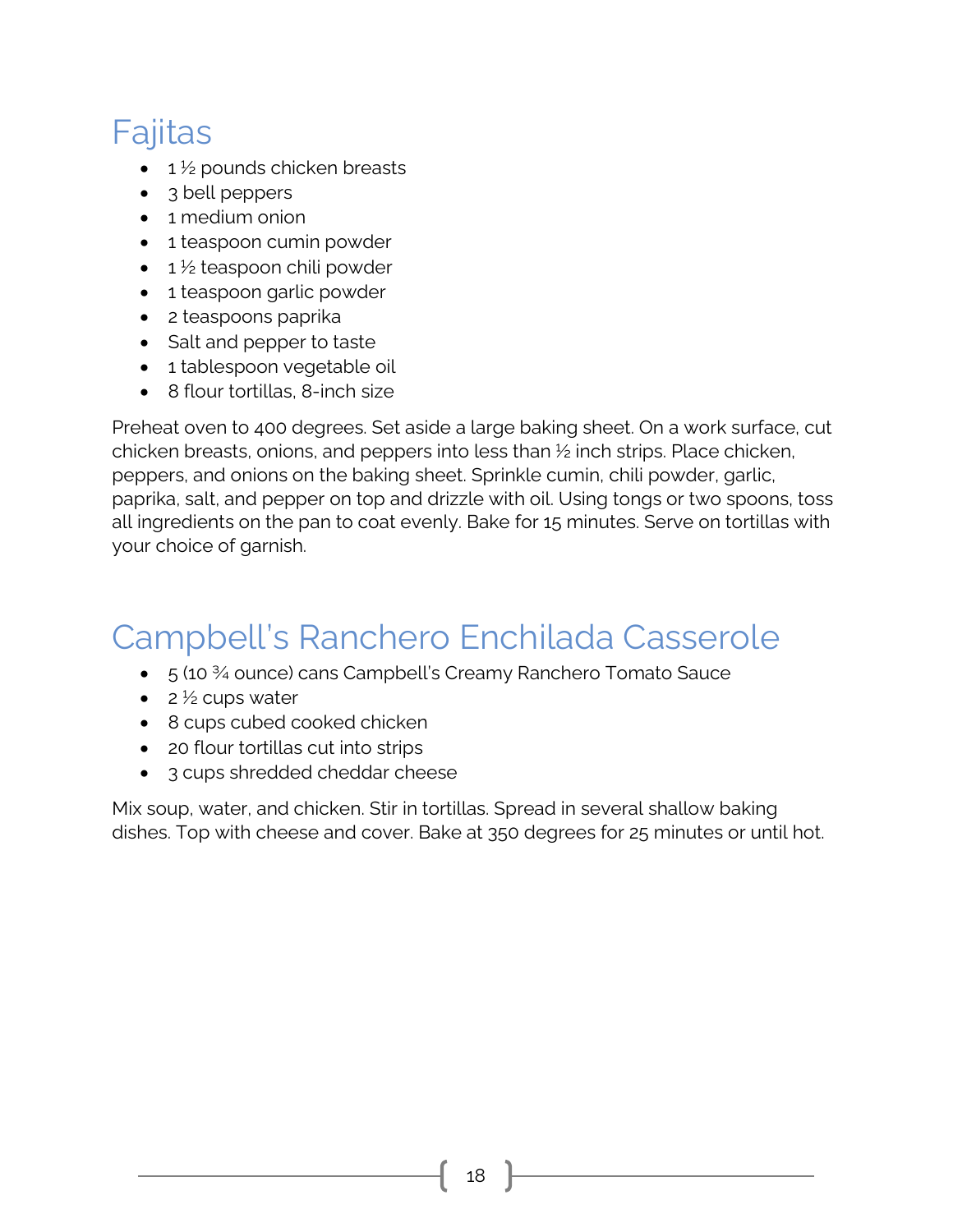## <span id="page-18-0"></span>Barbecue Beef Cups

- $\bullet$  1  $\frac{1}{2}$  pounds of ground beef
- $\bullet$  1 ½ cups barbecue sauce
- 2 tablespoons of minced
- Salt and pepper to taste
- 3 (10 count) can of refrigerator biscuits
- <sup>3/4</sup> cup shredded cheddar cheese

Brown the ground beef in a skillet, stirring until crumbly; drain. Add the barbecue sauce, onion, salt, and pepper. Press each of the biscuits over the bottom and sides of a muffin cup. Spoon an equal portion of the ground beef mixture into each cup. Bake at 350 degrees for 10-15 minutes or until the biscuits are golden brown and the ground beef mixture is hot and bubbly. Sprinkle with cheese. Bake just until the cheese is melted.

#### <span id="page-18-1"></span>Barbecued Turkey or Beef Chili

- 4 (16 ounce) cans kidney beans, rinsed and drained
- 4 (15  $\frac{1}{2}$  ounce) cans hot chili beans
- $\bullet$  4 (15 ounce) cans turkey chili with beans
	- $\circ$  If no turkey chili is available, add 1  $\frac{1}{2}$  pounds browned, drained ground beef
- $\bullet$  2 (14  $\frac{1}{2}$  ounce) cans diced tomatoes, undrained
- 11/3 cups barbecue sauce

In a large pot, combine all ingredients. Cover and simmer for 30-45 minutes, stirring occasionally.

## <span id="page-18-2"></span>Sloppy Joes

- 2 pounds ground beef or turkey
- $\bullet$  1  $\frac{1}{2}$  cups ketchup
- 2 teaspoons mustard
- 24 hamburger buns

Brown ground beef in a skillet. Drain fat. Add remaining ingredients and stir well until heated. Serve on hamburger buns.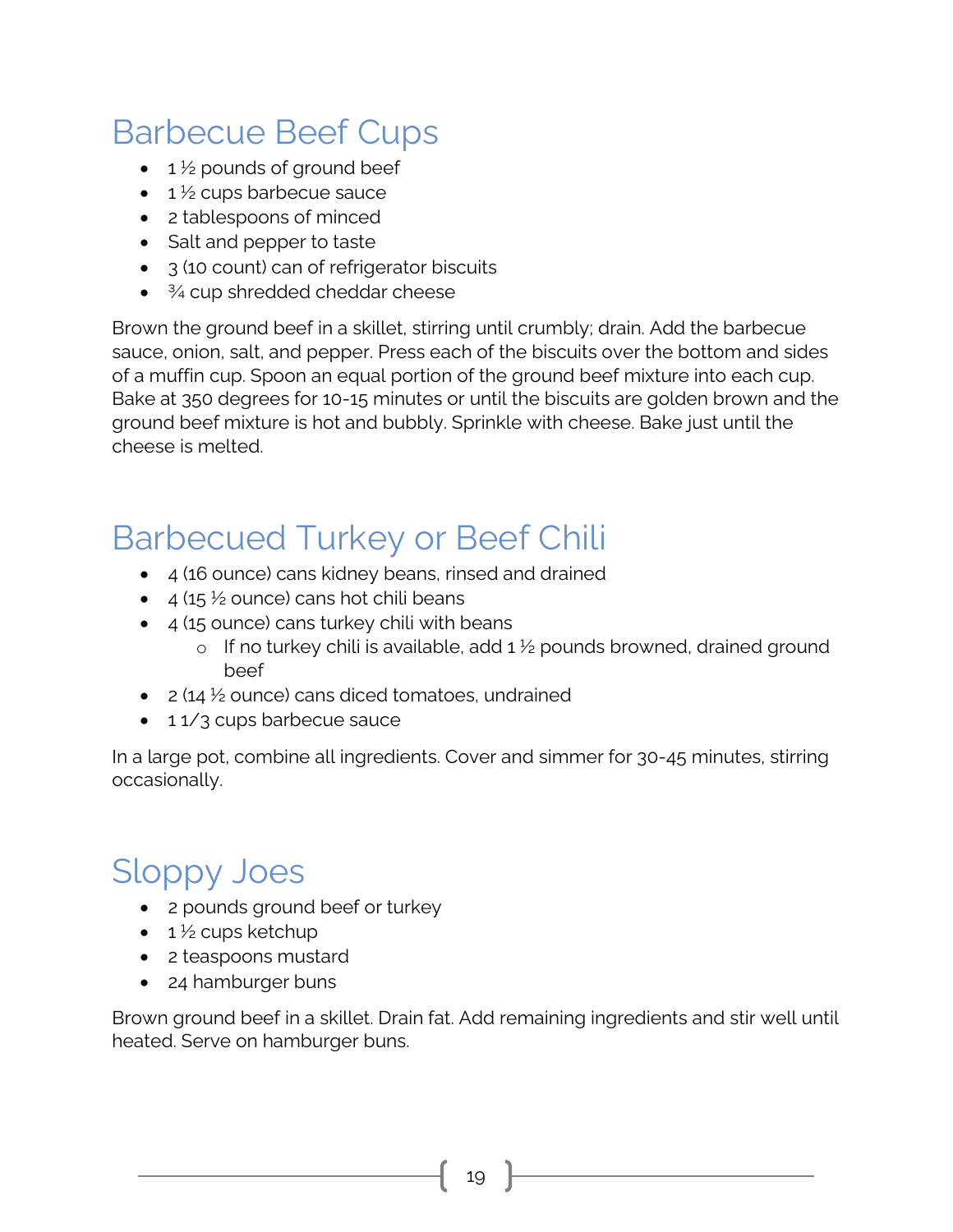## <span id="page-19-0"></span>Fettucine Alfredo

- 2 quarter-inch thick slices ham (from deli counter) OR
- 3 boneless chicken breasts, cooked and sliced into thin strips
- 1 family size package frozen chopped broccoli, cooked according to package
- 2 bottles alfredo sauce (where spaghetti sauce is found)
- 2 packages Fettucine noodles

Boil noodles according to package directions. Drain and put in large bowl. Add broccoli and sauce. Stir well and put in large serving dish. Place ham or chicken on top.

#### <span id="page-19-1"></span>Hamburger Noodle Casserole

- 2 pounds ground beef
- \*Salt and pepper to taste
- 2 onions, chopped finely
- 3 cups Cheddar cheese, cut into cubes
- 3 Tablespoons Worcestershire sauce
- 5 cups uncooked wide noodles
- 1 cans of tomato sauce
- 2 cans diced or stewed tomatoes do not drain

Brown the ground beef in a large skillet. Stir until crumbly. Drain. Season with salt and pepper. Stir in the onion, cheddar cheese, Worcestershire sauce, noodles. Pour the tomatoes and tomato sauce over the top. Cook, uncovered, over medium heat for 40 minutes or until the noodles are tender.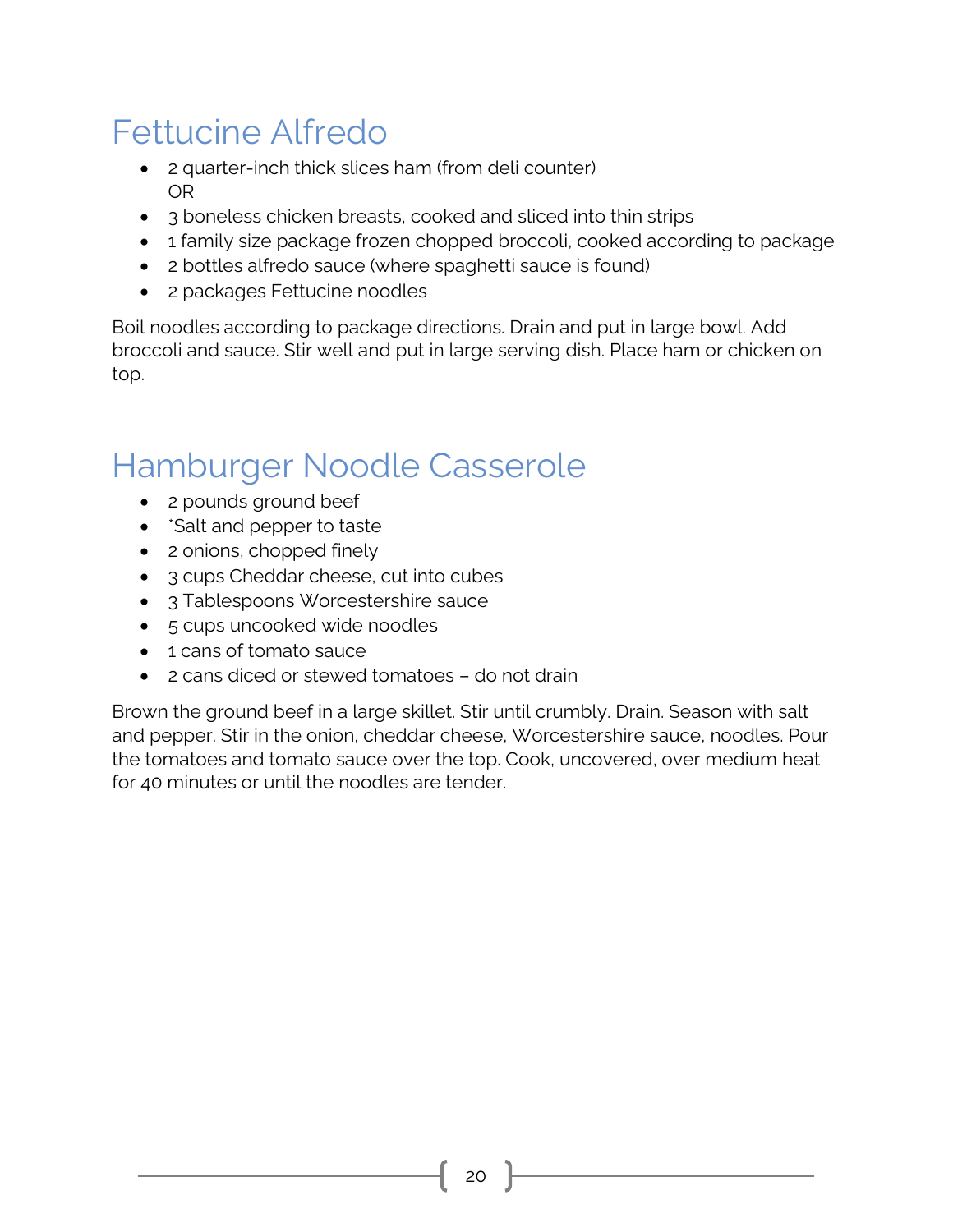## <span id="page-20-0"></span>Ham and Swiss Sliders

- 1 package Hawaiian Sweet Rolls (12 count)
- 18 slices of thin deli ham
- 12 slices Swiss cheese
- 1 stick butter
- 1 tbsp yellow mustard
- 1/2 tbsp Worcestershire Sauce
- 1/2 tbsp dried minced onion
- $\bullet$  1/4 tsp salt
- 1/4 tsp pepper
- Parmesan cheese (optional)
- dried parsley (optional)

Preheat oven to 350. Cover 9x13 baking pan with foil. Spray with cooking spray. Remove rolls from package in one piece. Cut entire slab of rolls in half lengthwise. (You will end up with one slab of "tops" and one slab of "bottoms".) Place bottom slab in foiled cover pan. Layer with half of the ham, then the Swiss cheese, then the rest of the ham. Add top slab of rolls. Melt butter in microwave and whisk in remaining ingredients (except parmesan cheese and parsley). Pour evenly over rolls. Cover with foil and let sit for 5-10 minutes. Bake covered for 20 minutes. Uncover and cook 5 additional minutes. (Optional) Sprinkle with Parmesan cheese and parsley. Slice into individual sliders and serve warm.

#### <span id="page-20-1"></span>Easy Chicken Pot Pie

- 1 cup diced chicken, cooked
- 1 Pillsbury Refrigerated Pie Crust (red box top and bottom crust)
- 1 can Veg-All, drained
- 1 can Cream of Chicken soup

Mix chicken, soup, and vegetables. Pour into bottom pie crust, top with additional crust. Bake at 325 until pie crust is golden brown.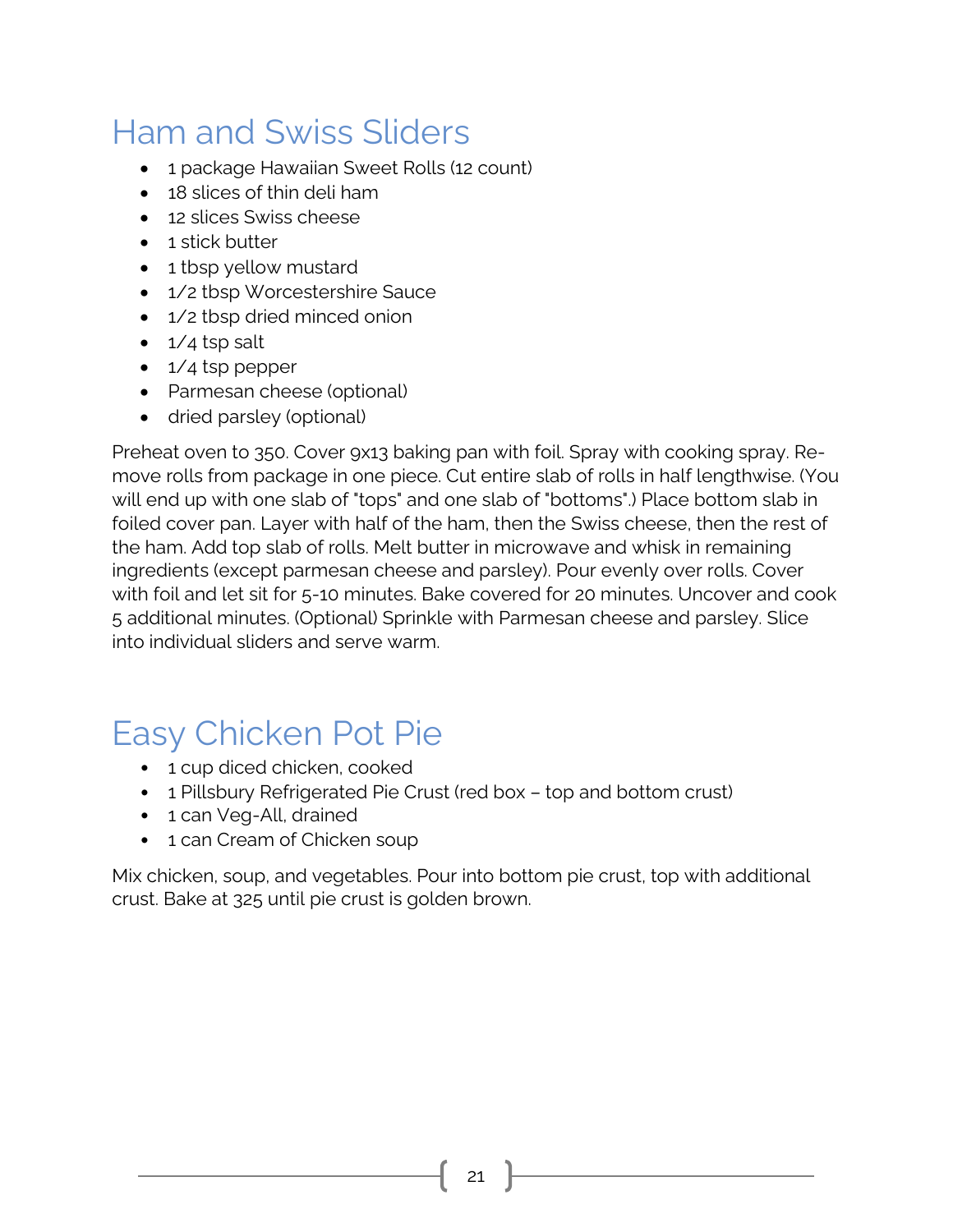## <span id="page-21-0"></span>Broccoli-Rice Casserole

- 3 cups cooked rice (about 1 cup uncooked)
- 1 (16 ounce) package frozen broccoli florets
- 1 small onion, finely chopped
- 1 (10 3/4 oz.) can cream of mushroom soup
- $\cdot$  1/2 c. milk
- 1 tsp. Salt
- 1/2 tsp black pepper
- 1/4 tsp garlic powder
- 1/4 tsp paprika
- 2 c. shredded mild cheddar cheese

Thaw broccoli and warm broccoli in the microwave for about 5 minutes; drain very well. Cut any large florets into smaller, bite-sized pieces. In a bowl, combine warm cooked rice, onion, cream of mushroom soup, milk, salt, pepper, garlic powder, paprika, and 1 cup of the shredded cheddar. Stir together until well mixed. Fold in broccoli. Spoon into a greased 9x13-inch baking dish. Top with remaining 1 cup shredded cheddar cheese. Bake at 350 for 35 - 40 minutes until bubbly and cheese is just beginning to get some golden-brown spots.

## <span id="page-21-1"></span>Garlic Butter Shrimp Scampi

- 16 ounces of linguine or other pasta
- 1/2 cup olive oil
- 1 stick of butter
- 2 pounds large shrimp, peeled and deveined
- 2 package McCormick® Garlic Butter Shrimp Scampi Seasoning Mix
- 2 tbsp lemon juice (optional)

Cook pasta as directed on package. Drain well. Meanwhile, heat oil and butter in large skillet on medium heat until butter is melted. Add shrimp and Seasoning Mix; cook and stir 3 to 4 minutes or just until shrimp turn pink. Stir in lemon juice, if desired. Then, toss with cooked pasta to coat well. Serve with grated Parmesan cheese, if desired.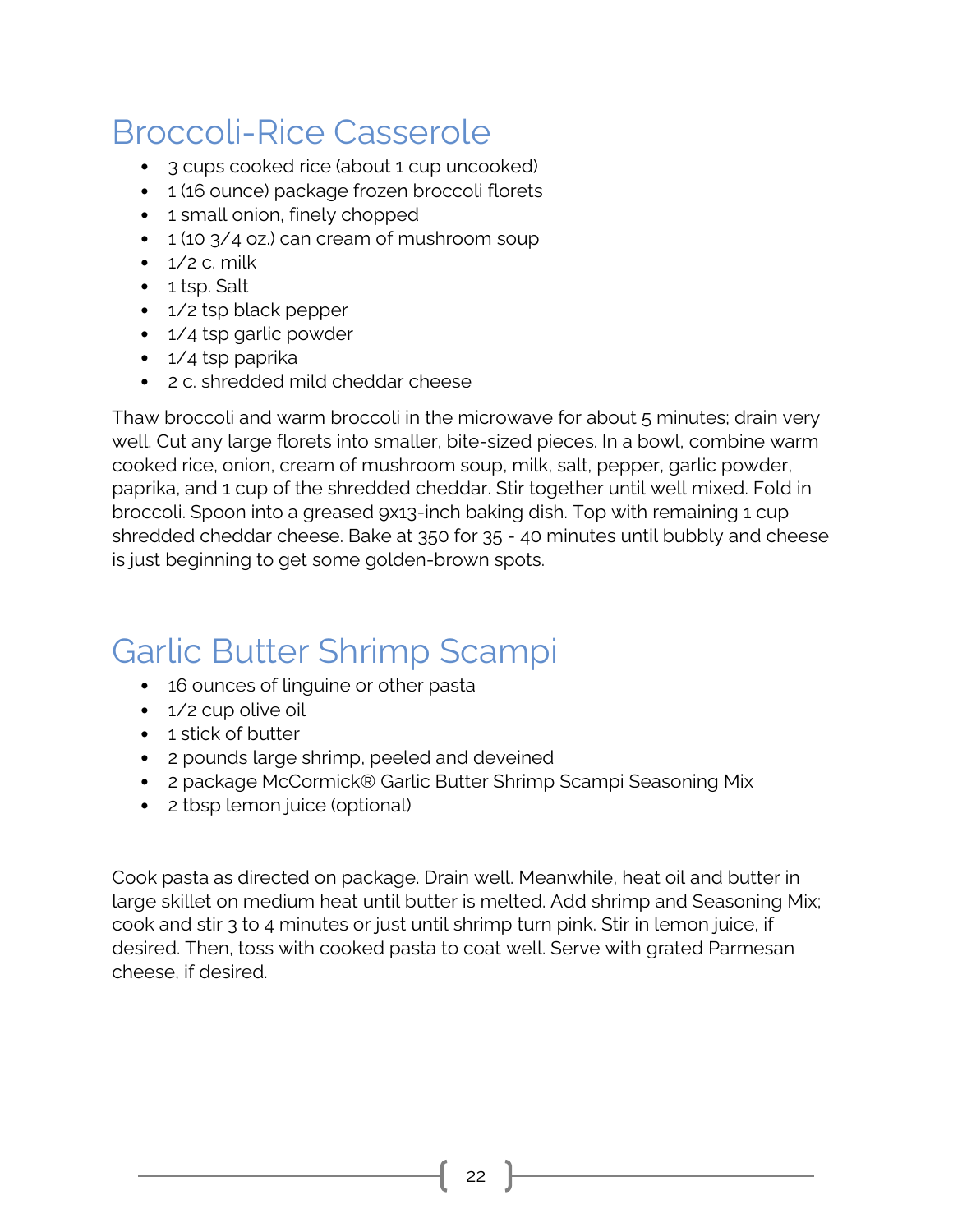## <span id="page-22-0"></span>Cheesy Chicken Enchilada Soup

- 2 tablespoons olive oil
- 1 cup diced white onion
- 3 cloves garlic, minced
- $\bullet\quad$  ½ cup flour
- 3 cups chicken stock
- 2 cups cooked, shredded chicken
- 110-ounce can red enchilada sauce
- 1 (14-ounce) can black beans, rinsed and drained
- 1 (14-ounce) can diced tomatoes, with juice
- $\bullet\quad$  ½ teaspoon ground cumin
- 8 ounces sharp cheddar cheese, freshly grated
- 1 teaspoon salt
- optional toppings: tortilla chips/strips, diced/sliced avocado, sour cream, chopped fresh cilantro, and/or Pico de Gallo

Heat the oil in a large pot over medium-high heat. (To save time, peel and dice the onion for the minute or so that the oil heats.) Add the onion and sauté for 5 minutes, or until cooked and translucent. Add the garlic and sauté for an additional minute until fragrant, being careful not to burn it. Whisk in the flour and cook for an additional minute. Pour in half of the chicken stock and stir until completely combined and no lumps remain. Add in the rest of the chicken stock and stir quickly to combine. Add in the chicken, enchilada sauce, black beans, tomatoes, salt, and cumin, and stir until combined. Continue stirring occasionally until simmering. Reduce heat to medium-low and let it simmer for about 3 minutes, stirring occasionally so that the soup does not burn to the bottom of the pan. Slowly stir in the cheese until combined. Season with salt, to taste. Serve your soup warm with toppings of choice. Enjoy!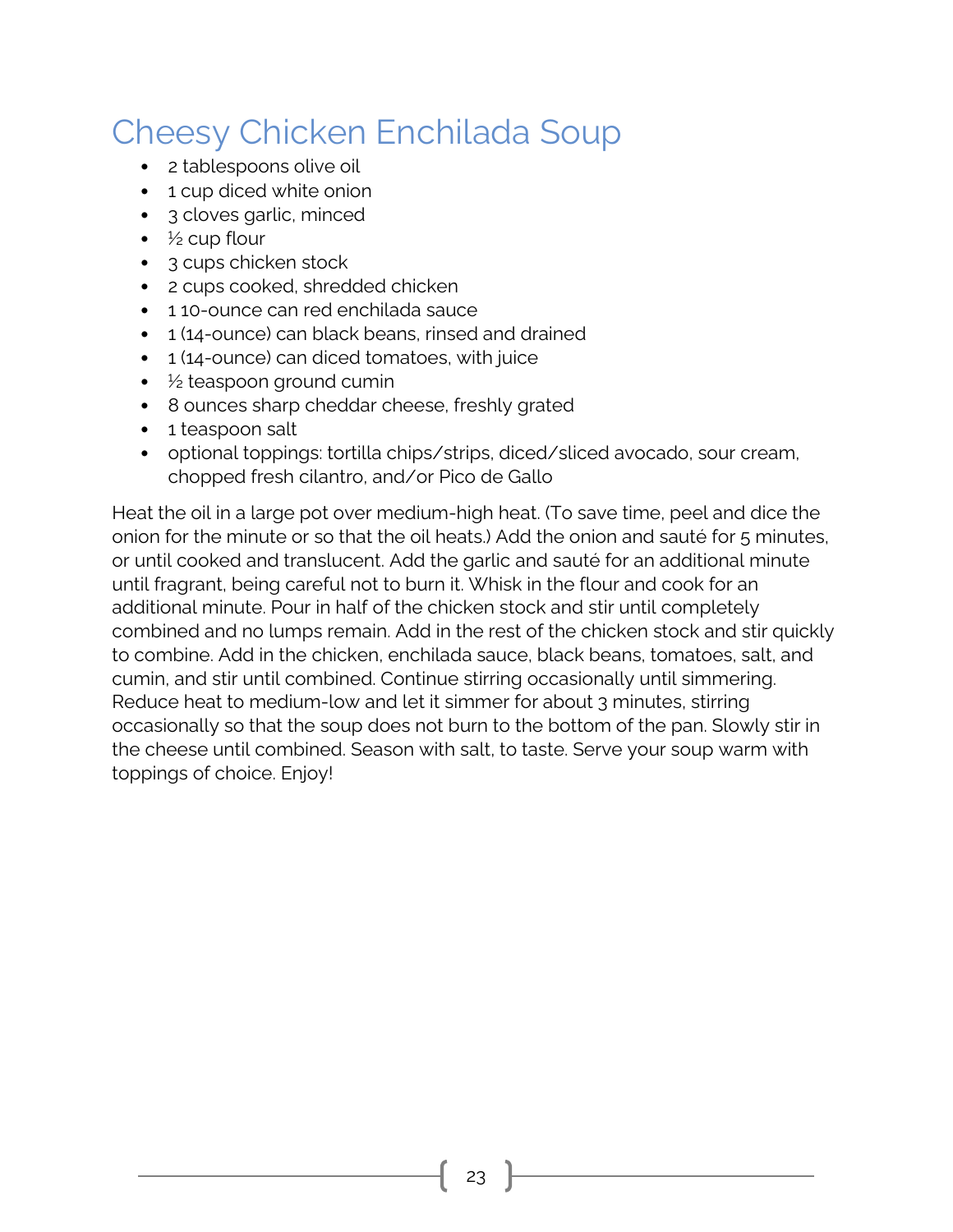#### <span id="page-23-0"></span>One Pot Chicken Parmesan Pasta

- 2-3 boneless skinless chicken breasts, diced into bite sized pieces
- 1 tsp Italian seasoning
- 1/2 tsp garlic powder
- 1 medium yellow onion, minced
- 3 cloves garlic, minced
- 16 oz dried short-cut pasta (I used rigatoni)
- 24 oz jar of your favorite marinara sauce (I used Newman's Own)
- water to fill empty marinara sauce jar
- 1 cup mozzarella cheese
- 1/2 cup parmesan cheese
- salt and pepper, to taste
- additional dried Italian seasoning, optional
- fresh parsley and/or basil, minced for garnish

To a large pot or skillet, add a drizzle of olive oil and heat over MED-HIGH heat. Add chicken, season with salt, pepper, Italian seasoning, and garlic powder. Cook about 5 minutes, until chicken is most of the way cooked through. Remove to a plate.

Add onion and garlic to the pot and cook about 2-3 minutes, until soft. Pour in marinara sauce, fill up empty sauce jar with water and add to the pot. Bring to a boil, then reduce to a strong simmer.

Add chicken and pasta, stir, then cover and cook for 10-15 minutes, until pasta is cooked to your liking. Stir in parmesan cheese and 1/4 cup of the mozzarella cheese.

Sprinkle remaining 3/4 cup mozzarella cheese on top of the dish and cook another 2-3 minutes, until cheese is melted and gooey.

Sprinkle with additional Italian seasoning if desired, and garnish with parsley or basil.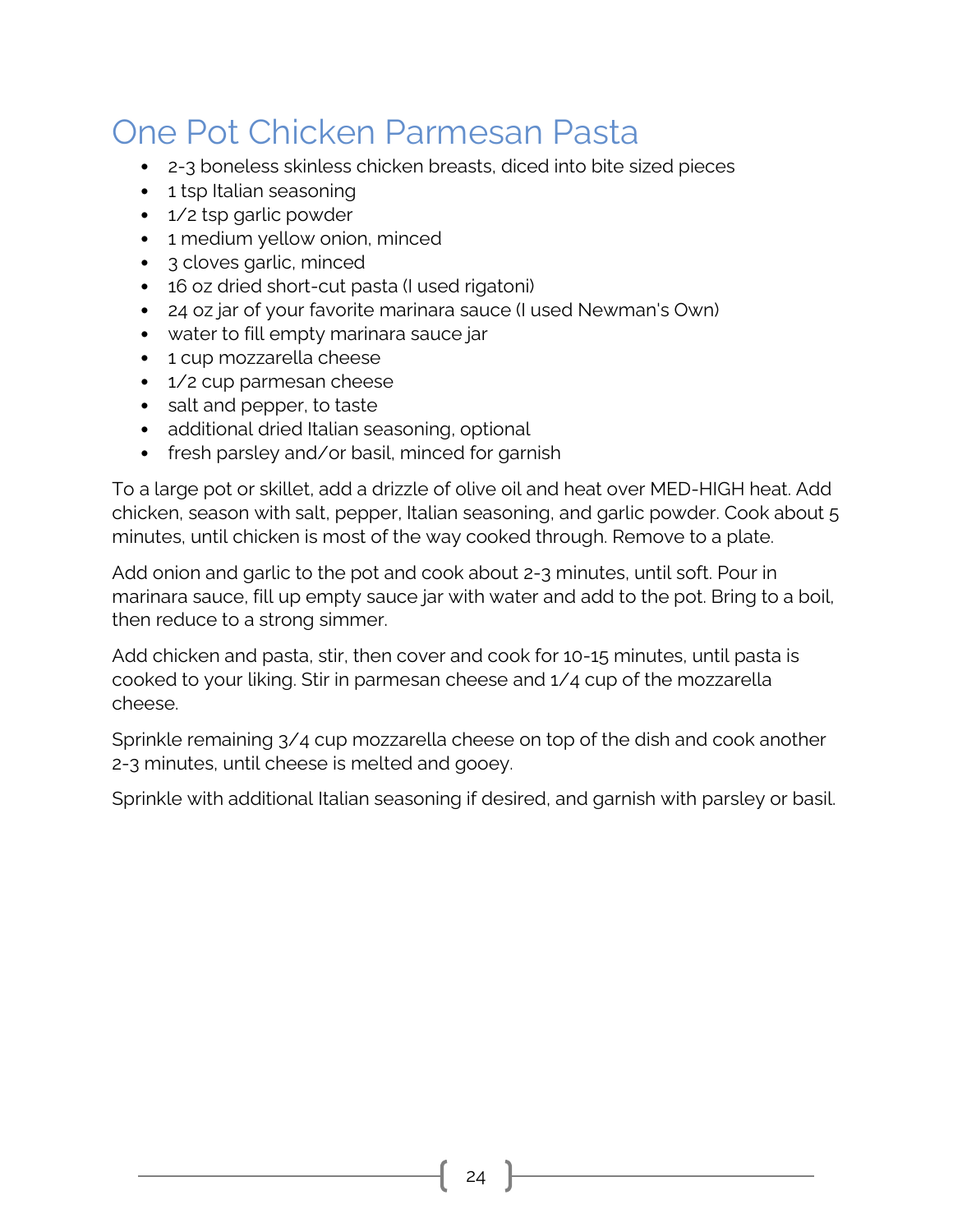#### <span id="page-24-0"></span>Taco Casserole

- 2 lb. lean ground turkey
- 1 (16 oz) can pinto beans
- $\cdot$  1 (16 oz) jar salsa
- 1 package taco seasoning
- 2 1/2 cups coarsely broken tortilla chips divided
- 1/2 medium green bell pepper, chopped
- 4 medium green onions, sliced
- 1 cup shredded Cheddar cheese
- 1 cup shredded lettuce
- 1 medium tomato, chopped

Heat oven to 350°F. Cook turkey over medium-high heat until browned, 5 to 7 minutes Drain. Stir in pinto beans, salsa and taco seasoning mix. Reduce heat to medium. Heat to boiling, stirring occasionally. In ungreased 2-quart casserole, place 2 cups of the broken tortilla chips. Top evenly with beef mixture. Sprinkle with bell pepper, onions, and the cheese. Bake uncovered 20 to 25 minutes. Top baked casserole with lettuce, tomato and remaining 1/2 cup tortilla chips.

#### <span id="page-24-1"></span>Chicken Bacon Ranch Pasta

- 2 pounds bacon chopped
- 2 pounds boneless skinless chicken breast diced
- 4 cloves garlic
- 4 cups chicken stock
- 1 cup milk
- 1 cup Ranch Dressing
- 16oz short pasta
- 2 1/2 cup shredded cheese

Brown the bacon in a large pot. Remove bacon from pot and drain on paper towels. Remove all but 1 tablespoon of grease from pot. Add diced chicken to pot and season with salt and pepper. Brown chicken, add in garlic. Chicken does not have to cook all the way through here. Add in chicken stock, milk, and ranch dressing. Add in pasta. Stir and bring to boil. Turn heat to low and cover for 20 minutes. Remove from heat and stir in shredded cheese. Top with bacon and cheese. Serve!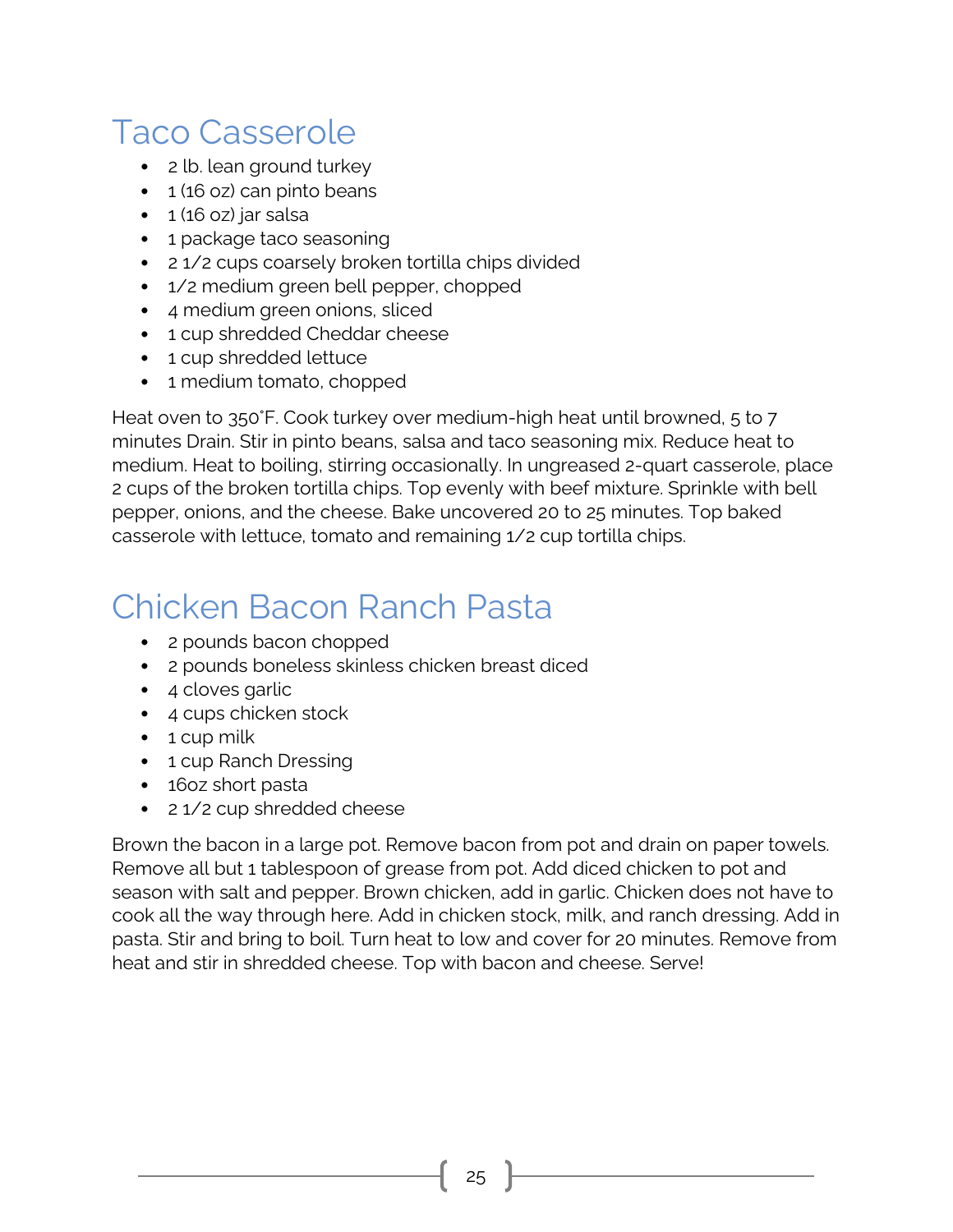## <span id="page-25-0"></span>Stove Top Easy Chicken Bake

- 1 pkg. (6oz) stove top stuffing mix for chicken
- 1 1/2 lb. boneless skinless chicken breasts, cut into bite-size pieces
- 1 pkg. (16oz) frozen mixed vegetables, thawed, drained
- 1 can condensed cream of chicken soup
- 1/3 cup sour cream

Heat oven to 400F. Prepare stuffing as directed on package. Combine remaining ingredients in 13x9 inch baking dish sprayed with cooking spray, top with stuffing. Bake 30 minutes or until chicken is done.

## <span id="page-25-1"></span>Sausage Egg Roll in a Bowl

- 1 pound ground pork sausage
- 6 cups coleslaw mix or shredded cabbage
- 4 cloves garlic minced
- 1 tablespoon ginger minced
- 1 tablespoon soy sauce
- 1/4 cup chopped green onions
- 1 tablespoon sesame oil

Heat a large skillet over medium heat. Add the sausage and cook, stirring often to crumble, until cooked through. Do not drain. Add the coleslaw mix, garlic, ginger, and soy sauce to the skillet with the sausage. Cook for 3-4 minutes or until cabbage has softened a bit.

## <span id="page-25-2"></span>Easy Ham and Potato Casserole

- 1 bag of O'Brien frozen hashbrowns (with peppers and onions)
- 1 can cream of chicken soup (cream of celery soup works well too)
- 8 oz sour cream
- 3/4 stick melted butter
- 2 cups cubed cooked ham
- 1pkg. 4 cheese Mexican shredded cheese
- Pepper to taste

Mix all together and pour into a baking dish or pan. Cook at 350 degrees for 1 hour then broil just until top begins to brown. Serve with a garden salad.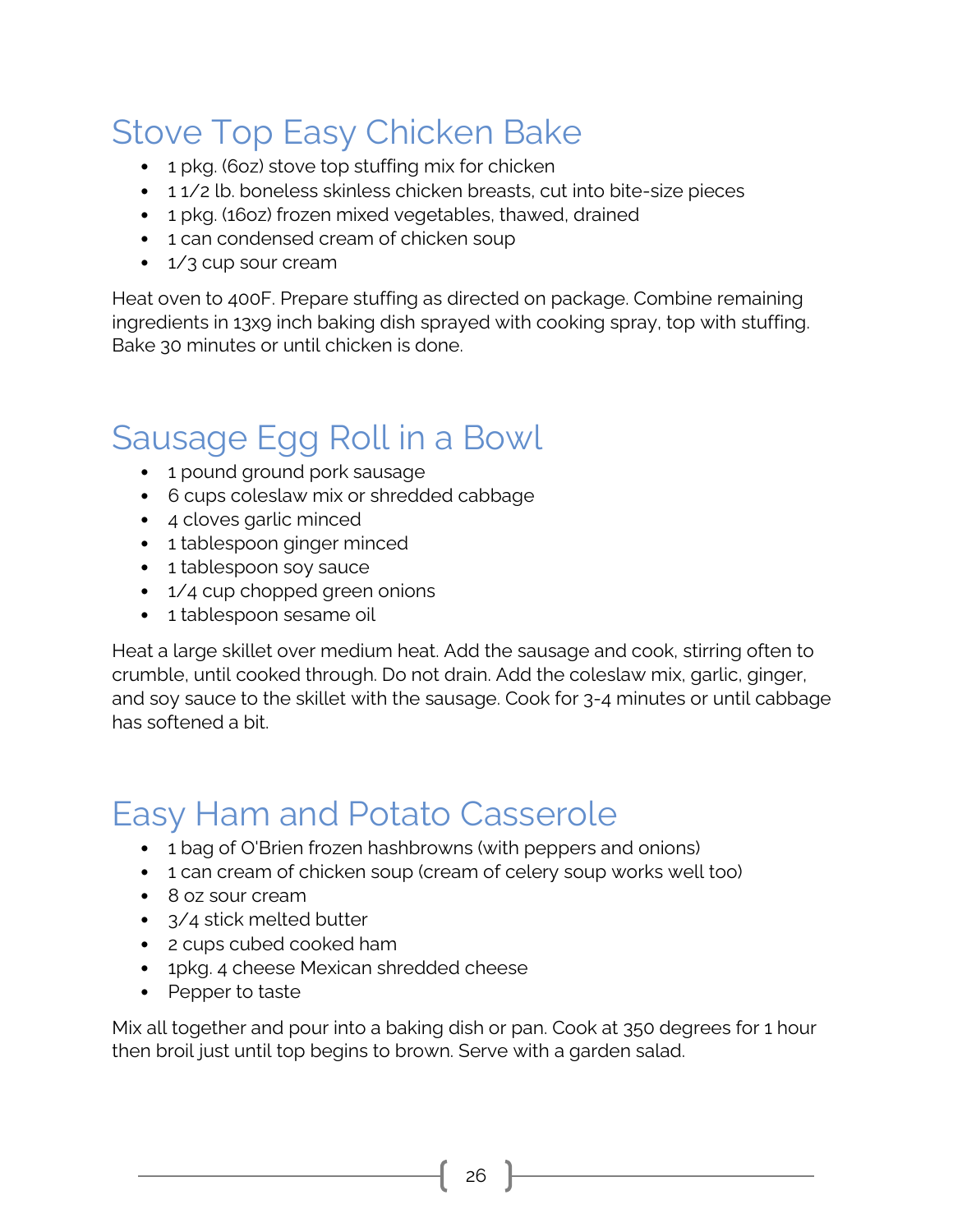## <span id="page-26-0"></span>Orange Chicken

Sauce:

- 1 Cup BBQ Sauce Sweet Baby Ray's
- 1 Cup Sweet Orange Marmalade Smucker's
- 2 TBSP Soy Sauce

Crispy Chicken Ingredients:

- 3-4 Chicken Breasts We used 3
- 1 Cup Flour/1 Cup Cornstarch You can use both or either/or
- 2 Eggs
- Oil We used vegetable oil

In a saucepan, add the BBQ sauce, marmalade, and soy sauce. Turn the heat on low and let it simmer for 20 minutes, stirring a few times. Meanwhile, cut up your chicken breasts into cubes. In one bowl beat 2 eggs, while the other bowl should mix the dry ingredients. Dip pieces of chicken in the egg and then cover in flour/cornstarch. Set on an extra plate. Add a thin layer of oil to a frying pan and turn your stove on medium/high heat. Once it sizzles, add the chicken to the pan. Let it cook for 3-5 minutes each side until it's brown and cooked on the inside. Set the oily pieces on a paper towel and let drain. Add the chicken to the sauce and toss! Eat it on top of white rice and enjoy. I think veggies would be good with it such as green peppers or broccoli.

## <span id="page-26-1"></span>Teriyaki Chicken

- Boneless Chicken Breasts (use one chicken breast per person)
- Yoshida's Teriyaki Sauce
- Niko Calrose Rice

Start by pounding out the chicken breasts to make them a little thinner. You can skip this step if you don't mind your chicken being meatier. Simply layer your chicken breasts in the bottom of your crock pot (salt and pepper lightly if you want. Cover the chicken with the Yoshida's Teriyaki Sauce so that all of your chicken is saturated in the sauce. Mix it around slightly, so the sauce gets under the chicken too. Set your crockpot for whatever cycle is most convenient for you and walk away. About 30 minutes before dinner make the Nikko's sticky rice per instructions on the package. Remove the chicken breasts and place onto a cutting board and slice into strips. Serve over rice with a little extra sauce.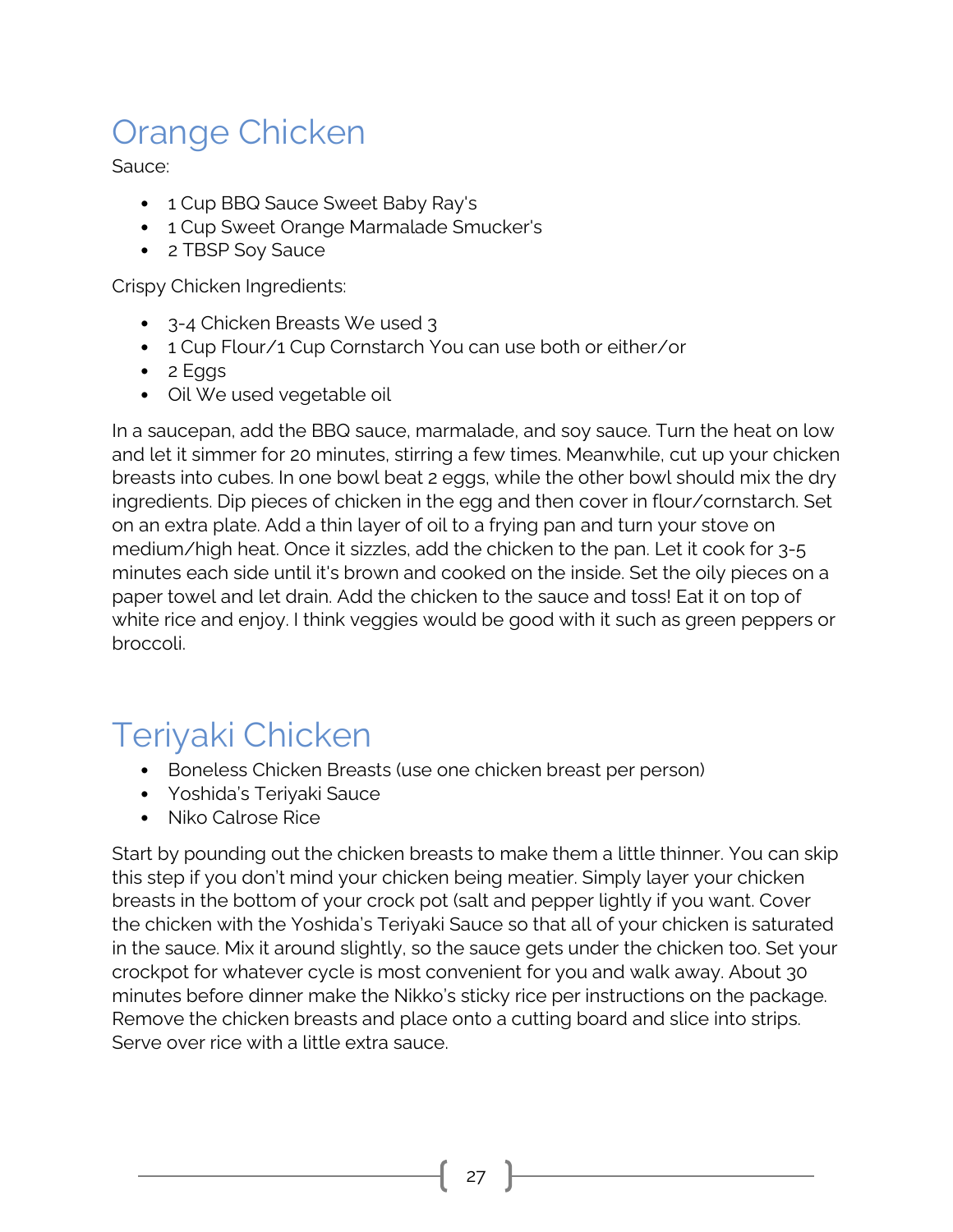## <span id="page-27-0"></span>Chicken Spaghetti

- 2 cups Cooked Chicken
- 3 cups Dry Spaghetti, Broken Into Two Inch Pieces
- 2 cans Cream Of Mushroom Soup
- 2 cups Grated Sharp Cheddar Cheese
- 1/4 cup Finely Diced Green Pepper
- 1/4 cup Finely Diced Onion
- 1 jar (4 Ounce) Diced Pimentos, Drained
- 2 cups Reserved Chicken Broth From Pot
- 1 teaspoon Lawry's Seasoned Salt
- 1/8 teaspoon (to 1/4 Teaspoon) Cayenne Pepper
- Salt And Pepper, to taste
- 1 cup Additional Grated Sharp Cheddar Cheese

Cook 1 cut up fryer and pick out the meat to make two cups. Cook spaghetti in same chicken broth until al dente. Do not overcook. When spaghetti is cooked, combine with remaining ingredients except additional 1 cup sharp cheddar. Place mixture in casserole pan and top with remaining sharp cheddar. Cover and freeze up to six months, cover and refrigerate up to two days, or bake immediately: 350 degrees for 45 minutes until bubbly. (If the cheese on top starts to get too cooked, cover with foil).

#### <span id="page-27-1"></span>Black Bean Soup

- 3 (15 oz) cans black beans, with liquid
- 1 lb. (about 2.5 cups) good-quality salsa, homemade or store-bought
- 1/2 cup chopped fresh cilantro, loosely packed (plus extra for garnish)
- 2 tsp. ground cumin
- 1 clove garlic, minced

Stir all ingredients together in a medium saucepan. Heat over medium-high heat until simmering. Reduce heat to medium-low, cover and simmer for at least 10 minutes, stirring occasionally.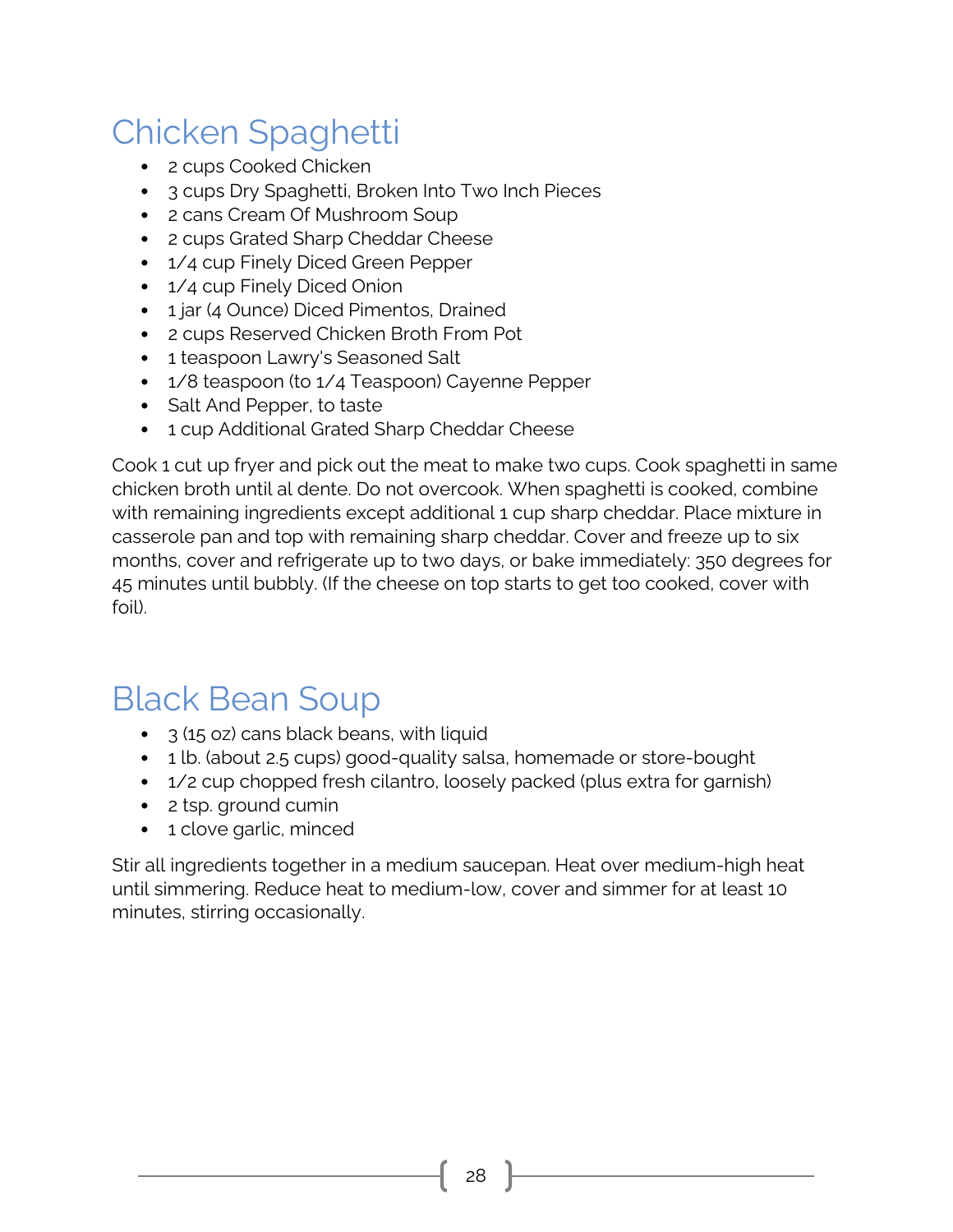## <span id="page-28-0"></span>Broccoli Cheddar, Chicken and Tator Tot Casserole

- 2 small cans cream of chicken soup
- 2 small cans cheddar cheese soup
- $\cdot$  1 1/2 Cups milk
- 8-10 Cups broccoli florets
- 2 large boneless skinless chicken breasts, cooked and shredded (bake or I throw mine in the pressure cooker)
- 1 teaspoon hot sauce (Tabasco or Cholula)
- 1/2 teaspoon kosher salt
- 1/4 teaspoon fresh cracked black pepper
- 1/8 teaspoon Lawry's Garlic Salt with Parsley
- 1/2 bag Ore Ida Seasoned Tater Tots, frozen
- 1/2 Cup shredded cheddar cheese

Preheat oven to 375 degrees F. Place soup and milk into a large pot over medium heat. Whisk until smooth and heated through, about 5 minutes. Stir in broccoli and cook for 5 additional minutes to soften slightly. Stir in chicken, hot sauce, salt, pepper, and garlic seasoning. Pour mixture into 11×7-inch baking dish that's been sprayed with cooking spray. Top evenly with tater tots and cheese; bake for 20 minutes then cover with foil. Bake for an additional 15 minutes with dish covered with foil. Remove from oven and serve. I enjoy mine with hot sauce, yum!

## <span id="page-28-1"></span>Slow Cooker Pineapple Salsa Chicken

- 2 pounds boneless, skinless chicken breasts
- 1 (16-ounce) jar tomato salsa (hot, medium, or mild)
- 1 (20-ounce) can pineapple chunks in 100% juice (reserve juice)
- 3 medium zucchini, large dice

Place the chicken breasts in the bottom of the slow cooker and cover them with the salsa. Cook on high for 4 hours, or until easily shredded. Shred the chicken. Add the pineapple with ⅔ cup of the canned juice, and the zucchini to the slow cooker and cook for an additional 30 minutes to 1 hour, or until the zucchini is soft. Serve plain, in a whole wheat tortilla, or with rice or quinoa.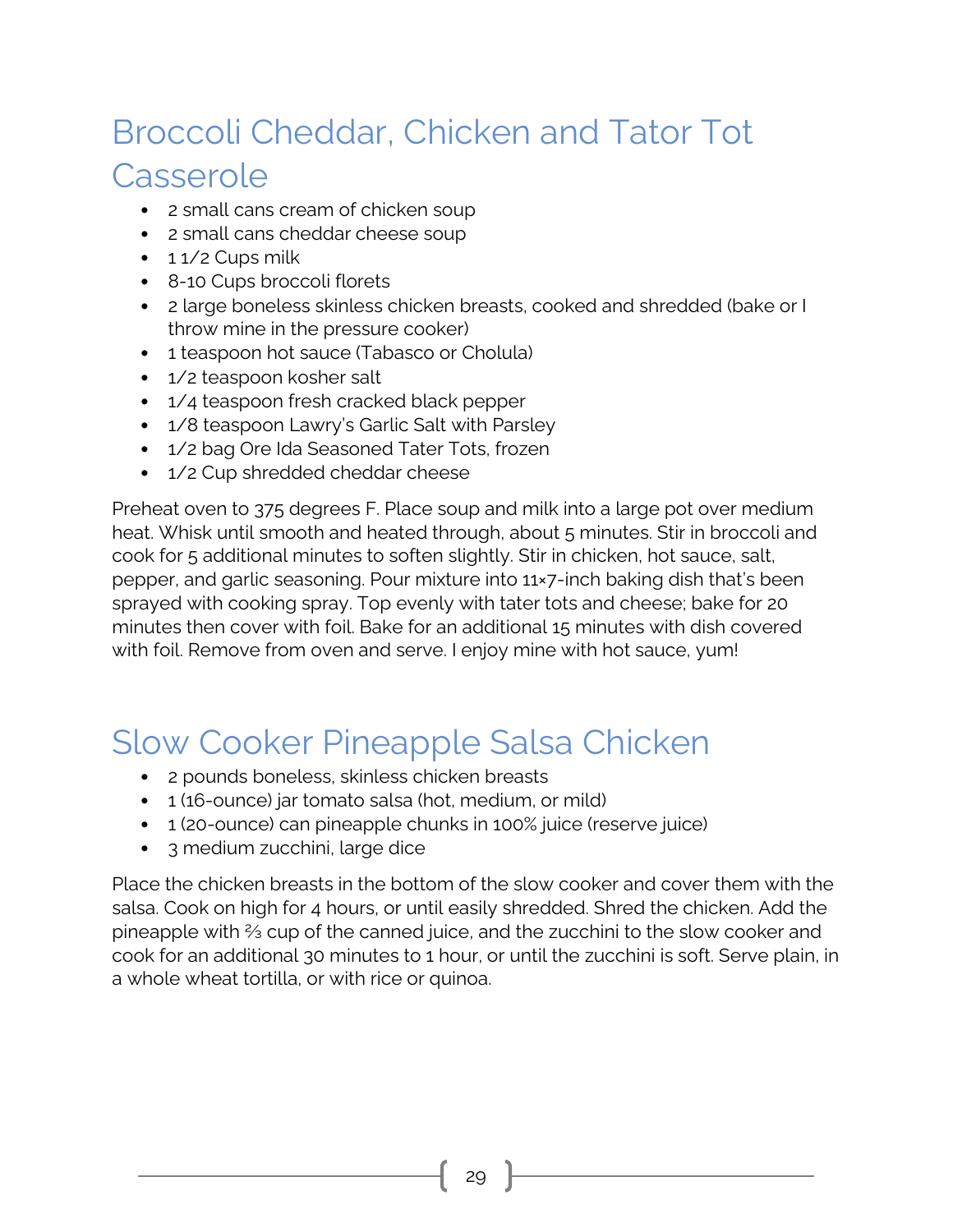## <span id="page-29-0"></span>Skillet Chicken Lasagna

- 12 ounces, weight Bowtie Pasta, Cooked According To Package Instructions And Drained
- 2 Tablespoons Olive Oil
- 2 whole Boneless, Skinless Chicken Breasts, Sliced Or Diced
- 1 Tablespoon Italian Seasoning Or Herbs De Provence
- Salt To Taste
- 1 whole Medium Onion, Diced
- 2 cloves Garlic, Minced
- 1 cup Low Sodium Chicken Broth
- 1 jar Good Quality Marinara Sauce, 14-16 Ounce Size
- 1 teaspoon Red Pepper Flakes
- 1/2 cup Whole Milk Ricotta Cheese
- 1 cup Grated Mozzarella Cheese
- 1/4 cup Grated Parmesan
- 12 whole Basil Leaves, Chiffonade Or Chopped
- Extra Cheeses And Basil, For Serving

Heat the oil in a large skillet over medium-high heat. Season chicken with salt and herbs. Add chicken to the skillet and cook until golden brown. Remove the chicken to a plate. Add onions and garlic to the same skillet and cook, stirring, for 3 minutes. Add broth, then scrape the bottom of the skillet to loosen the bits. Cook for another 2-3 minutes to let the broth reduce. Add marinara sauce and red pepper flakes, then simmer for 10 minutes. Turn off the heat and add the cooked and drained pasta, ricotta, mozzarella, Parmesan, and basil. Add the cooked chicken on top. Toss to combine, then add more of any of the above ingredients until the sauce is just how you like it. Serve with a sprinkling of Parmesan and a little basil on top.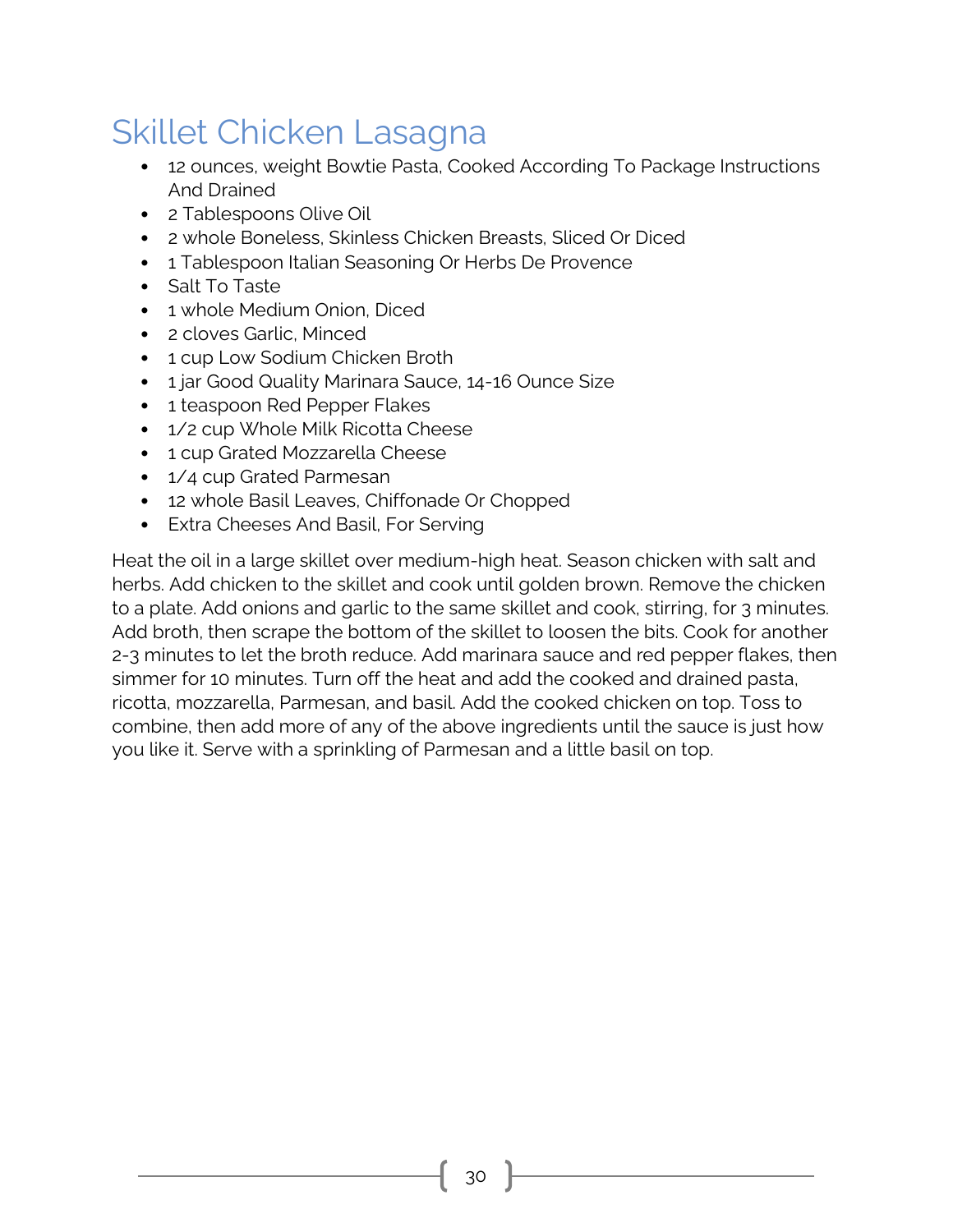## <span id="page-30-0"></span>Layered Ham and Cheese Pasta Bake

- 1 lb. penne pasta cooked
- 16 slices ham chopped
- 8-10 slices Swiss cheese
- 1/4 cup parsley chopped
- 2 cups Swiss cheese shredded
- 2 large eggs
- 1 cup half and half milk
- salt and pepper to taste

Preheat oven to 350°F. Grease a square 9-inch baking pan and set aside. Add a layer of pasta into the prepared pan (try to keep them at single layer) and season with salt and pepper. Add half of chopped ham on top of the pasta. Place 4-6 slices of cheese to cover the ham. Repeat with a layer of pasta, ham and then cheese. Add one final layer of pasta. Then add chopped parsley and then shredded cheese. In a medium bowl, whisk together eggs and half and half. Pour evenly over grated cheese. Bake for 45 minutes until cheese is golden. Serve and enjoy!

#### <span id="page-30-1"></span>Chicken and Gnocchi Soup

- 1-pound boneless skinless chicken breasts cooked and shredded
- 1 Tbs olive oil 4 Tbs butter
- 1/4 cup all-purpose flour 1 small onion chopped
- 2 garlic cloves minced 6 cups chicken broth
- 2 cups milk 1 cup carrots shredded
- 2 tsp parsley flakes Salt and pepper for seasoning
- 1 package 16 ounces mini potato gnocchi
- 1 cup fresh spinach chopped

In large Dutch oven or stock pot, melt butter and olive oil together. Add your onions, carrots and garlic and cook until onions become translucent. Whisk in your flour and let cook for a minute, slowly stir in your chicken broth and simmer until it starts to thicken up. Meanwhile in pan cook your gnocchi according to package directions, drain and set aside. Add your milk to your veggie and chicken broth mix and bring to a boil, stir in your seasonings. Once at a boil reduce heat and add your gnocchi, spinach, and chicken simmering until heated through and thickened.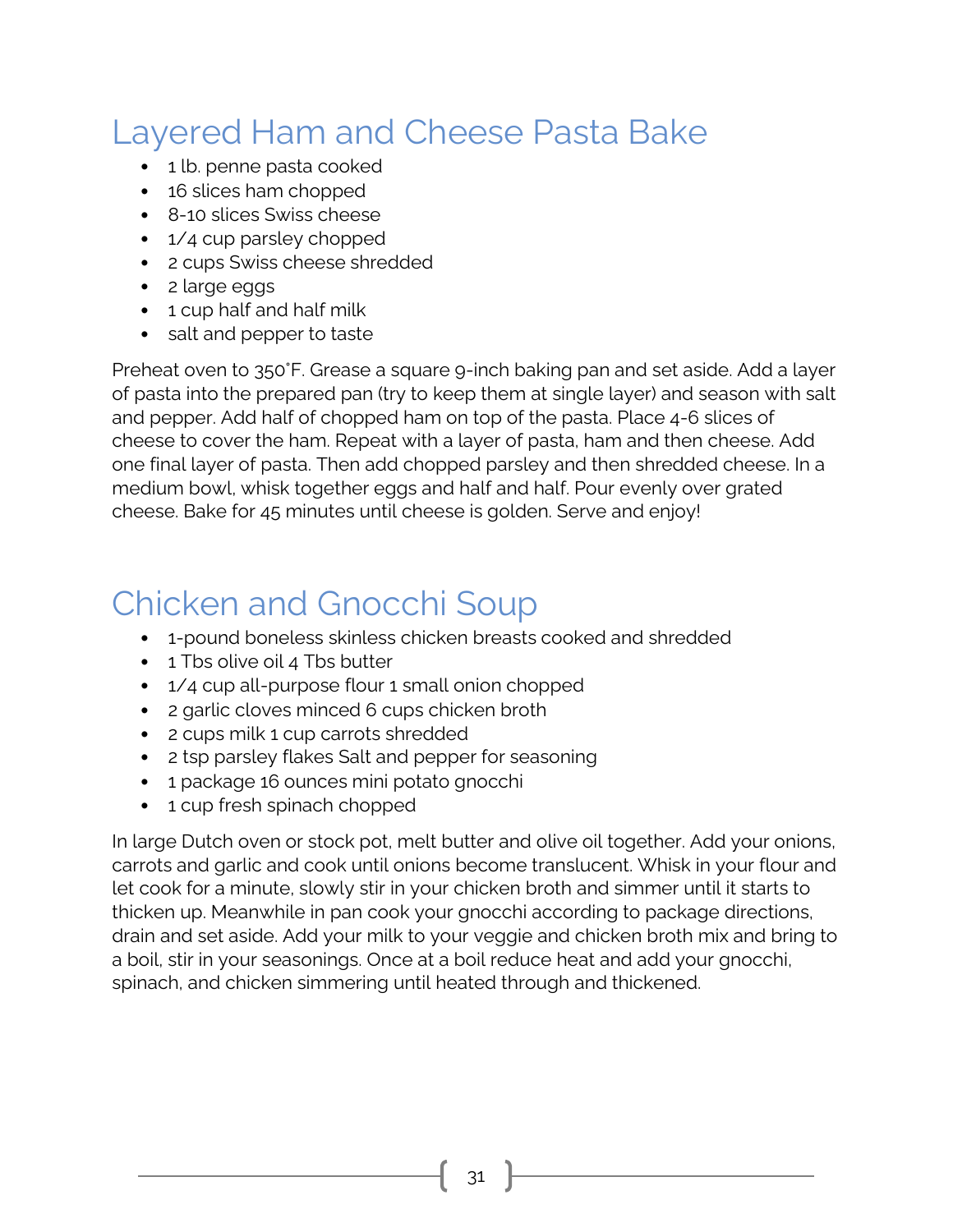## <span id="page-31-0"></span>Sheet Pan Sesame Chicken & Veggies

- 1 lb. boneless skinless chicken breasts, cut into 1-inch pieces
- 1 large head of broccoli, chopped (about 2 cups)
- 2 medium red bell peppers, cut into chunks
- 1 cup snap peas
- Salt and pepper, to taste
- Optional toppings: sesame seeds and green onions

For the Sauce:

- $\bullet\quad$  ½ cup lower-sodium soy sauce
- 1 Tbsp sweet chili sauce
- 2 Tbsp honey
- 2 cloves garlic
- 1 tsp. fresh ginger

Preheat oven to 400 degrees F. To make the sauce: In a small saucepan, heat soy sauce, sweet chili sauce, honey, garlic, and ginger on medium heat and bring to a boil. Turn down heat and allow sauce to simmer, whisking occasionally, until sauce is thick and bubbly. Remove from heat. Spread chicken and chopped veggies on a baking sheet sprayed with PAM cooking spray and season with salt and pepper. Drizzle half the sauce over the chicken and veggies (reserving the other half for later) and toss to combine. Bake in the oven for about 20 minutes, tossing halfway through, and continue cooking until veggies are tender and chicken is cooked through. Drizzle remaining sauce over top and sprinkle with sesame seeds and green onions. Serve over brown rice or quinoa and enjoy!

## <span id="page-31-1"></span>Shrimp with Scallions and Crispy Potatoes

- 2 tablespoons plus 1 teaspoon olive oil
- 2 baking potatoes (about 1 lb. total), scrubbed and cut into 1/2-inch cubes
- Scallions thinly sliced
- 1 pound large peeled and deveined frozen shrimp, thawed
- 2 teaspoons curry powder

In a large nonstick skillet, heat 2 tablespoons oil over medium-high. Add potatoes and cook, stirring occasionally, until brown and crisp, 12 to 14 minutes. Add scallion whites and cook 1 more minute. Transfer to plate (reserve skillet). Add remaining teaspoon oil, shrimp, and curry powder to skillet; cook, stirring occasionally, until shrimp are cooked through, 2 to 3 minutes. Return potatoes and scallion whites to skillet and toss with shrimp. Season with salt and pepper. Serve topped with scallion greens.